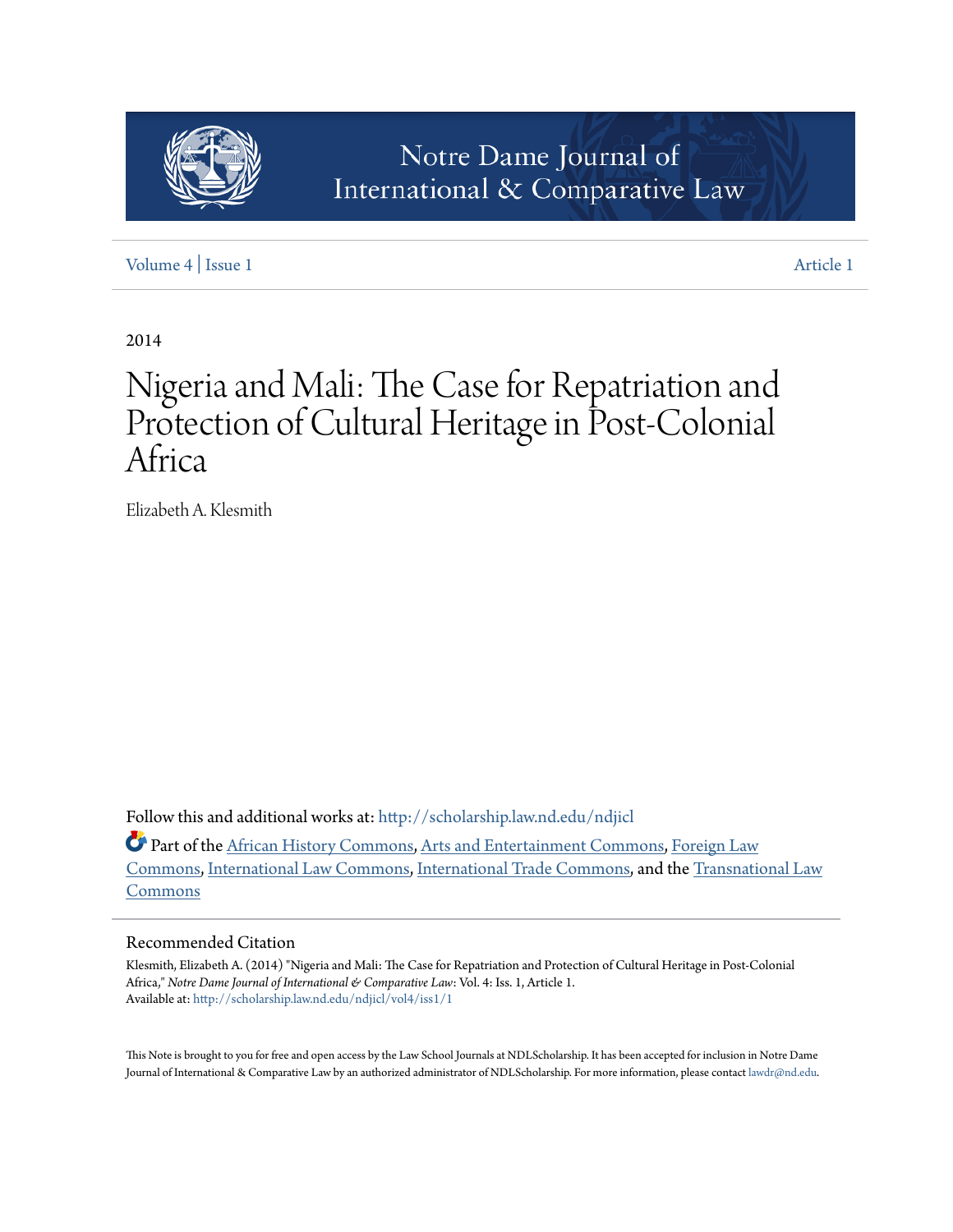# Nigeria and Mali: The Case for Repatriation and Protection of Cultural Heritage in Post-Colonial Africa

# Elizabeth A. Klesmith†

| T            |                                                                                               |                                                                                                                               |                                                                    |  |  |  |  |  |
|--------------|-----------------------------------------------------------------------------------------------|-------------------------------------------------------------------------------------------------------------------------------|--------------------------------------------------------------------|--|--|--|--|--|
| $\mathbf{I}$ |                                                                                               |                                                                                                                               |                                                                    |  |  |  |  |  |
|              | A                                                                                             |                                                                                                                               |                                                                    |  |  |  |  |  |
|              | B                                                                                             | Significance of Cultural Heritage and the Arguments for<br>Repatriation and Protection 50<br>Argument against Repatriation 51 |                                                                    |  |  |  |  |  |
|              |                                                                                               |                                                                                                                               |                                                                    |  |  |  |  |  |
|              | C                                                                                             |                                                                                                                               |                                                                    |  |  |  |  |  |
|              | D                                                                                             |                                                                                                                               | Practical Implications for the Return of Cultural Heritage . 53    |  |  |  |  |  |
| III          |                                                                                               |                                                                                                                               | International Mechanisms for the Protection and Return of Cul-     |  |  |  |  |  |
|              | tural Heritage $\ldots \ldots \ldots \ldots \ldots \ldots \ldots \ldots \ldots \ldots \ldots$ |                                                                                                                               |                                                                    |  |  |  |  |  |
|              | $\mathsf{A}$                                                                                  |                                                                                                                               |                                                                    |  |  |  |  |  |
|              |                                                                                               | 1                                                                                                                             | Declaration of London of 1943 53                                   |  |  |  |  |  |
|              |                                                                                               | $\overline{2}$                                                                                                                | 1954 Convention on the Protection of Cultural                      |  |  |  |  |  |
|              |                                                                                               |                                                                                                                               |                                                                    |  |  |  |  |  |
|              |                                                                                               | 3                                                                                                                             | 1970 UNESCO Convention 55                                          |  |  |  |  |  |
|              |                                                                                               | 4                                                                                                                             | 1995 UNIDROIT Convention 57                                        |  |  |  |  |  |
|              | B                                                                                             | Customary International Law 59                                                                                                |                                                                    |  |  |  |  |  |
|              |                                                                                               | 1                                                                                                                             | Bilateral and Regional Agreements 59                               |  |  |  |  |  |
|              |                                                                                               |                                                                                                                               | United Nations General Assemby Resolutions 60                      |  |  |  |  |  |
| <b>IV</b>    | Case Studies.                                                                                 |                                                                                                                               |                                                                    |  |  |  |  |  |
|              | A                                                                                             | Successful Protection or Repatriation of Cultural Heritage<br>61                                                              |                                                                    |  |  |  |  |  |
|              |                                                                                               | 1                                                                                                                             | Autocephalous Greek-Orthodox Church of Cy-                         |  |  |  |  |  |
|              |                                                                                               |                                                                                                                               | prus v. Goldberg and Feldman Fine Arts, Inc. 61                    |  |  |  |  |  |
|              |                                                                                               | 2                                                                                                                             |                                                                    |  |  |  |  |  |
|              |                                                                                               | 3                                                                                                                             | The Republic of Turkey v. The Metropolitan                         |  |  |  |  |  |
|              |                                                                                               |                                                                                                                               | Museum of Art $\dots \dots \dots \dots \dots \dots \dots \dots$ 64 |  |  |  |  |  |

<sup>†</sup> Attorney, Tuesley Hall Konopa LLP; B.A., Grand Valley State University, 2011; J.D., Notre Dame Law School, 2014; Senior Articles Editor of the *Notre Dame Journal of International and Comparative Law*, 2013–2014; admitted to the Indiana Bar, 2014.The author would like to thank Colleen Klesmith for her constant and unfailing love and support, Dr. Steeve Buckridge and Dr. Jacques Mangala for instilling in the author a passion for international relations and continuing scholarship, and Professor Mary Ellen O'Connell, without whom the idea for this article would never have been conceived.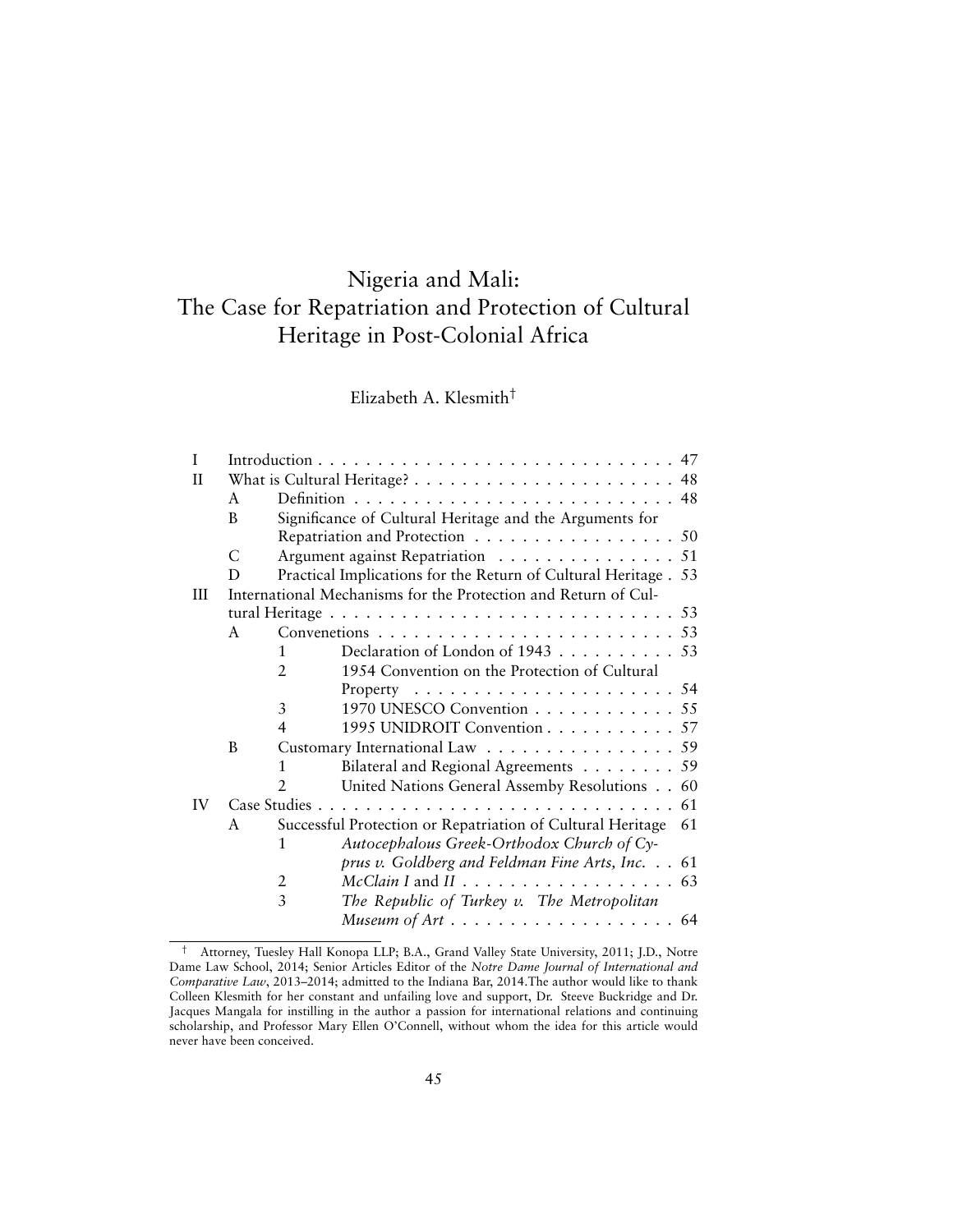| В  | Unsuccessful Attempts at Repatriation and Protection of |                        |  |  |  |  |  |  |  |  |  |  |  |  |
|----|---------------------------------------------------------|------------------------|--|--|--|--|--|--|--|--|--|--|--|--|
|    |                                                         |                        |  |  |  |  |  |  |  |  |  |  |  |  |
|    |                                                         | The Bamiyan Buddhas 65 |  |  |  |  |  |  |  |  |  |  |  |  |
|    |                                                         |                        |  |  |  |  |  |  |  |  |  |  |  |  |
|    |                                                         |                        |  |  |  |  |  |  |  |  |  |  |  |  |
| A  |                                                         |                        |  |  |  |  |  |  |  |  |  |  |  |  |
| B. |                                                         |                        |  |  |  |  |  |  |  |  |  |  |  |  |
|    |                                                         |                        |  |  |  |  |  |  |  |  |  |  |  |  |

#### **Abstract**

Writing in early 2013, Elizabeth A. Klesmith explores the challenges of African nations in protecting their cultural heritage in the post-colonization era. She identifies two major challenges to the preservation of African cultural heritage: the multi-billion dollar global trade in illicit heritage and, in certain parts of Africa, the threat of destruction of cultural treasures during bouts of sectarian violence. Klesmith discusses these challenges utilizing case studies concerning the cultural treasures of Nigeria and Mali. In the case of Nigeria, the country is striving to reacquire artifacts looted from the Benin Kingdom in the late nineteenth century and recently purchased by the Museum of Fine Arts Boston. At the time of this writing, the nation of Mali was at the height of sectarian violence that resulted in the destruction of thousands of cultural artifacts and manuscripts and threatened further destruction.

Arguing that it is essential for post-colonial African nations to retain and protect their cultural antiquities, Klesmith surveys the landscape of international law regarding cultural antiquities. She then give examples of past attempts at repatriating or protecting cultural artifacts, some successful (Cyprus, Colombia, Turkey) and some unsuccessful (Afghanistan, Peru). Ultimately, Klesmith concludes Nigeria and Mali have the right to the repatriation and protection of their cultural heritage, and the international community has an obligation under existing law to support their efforts.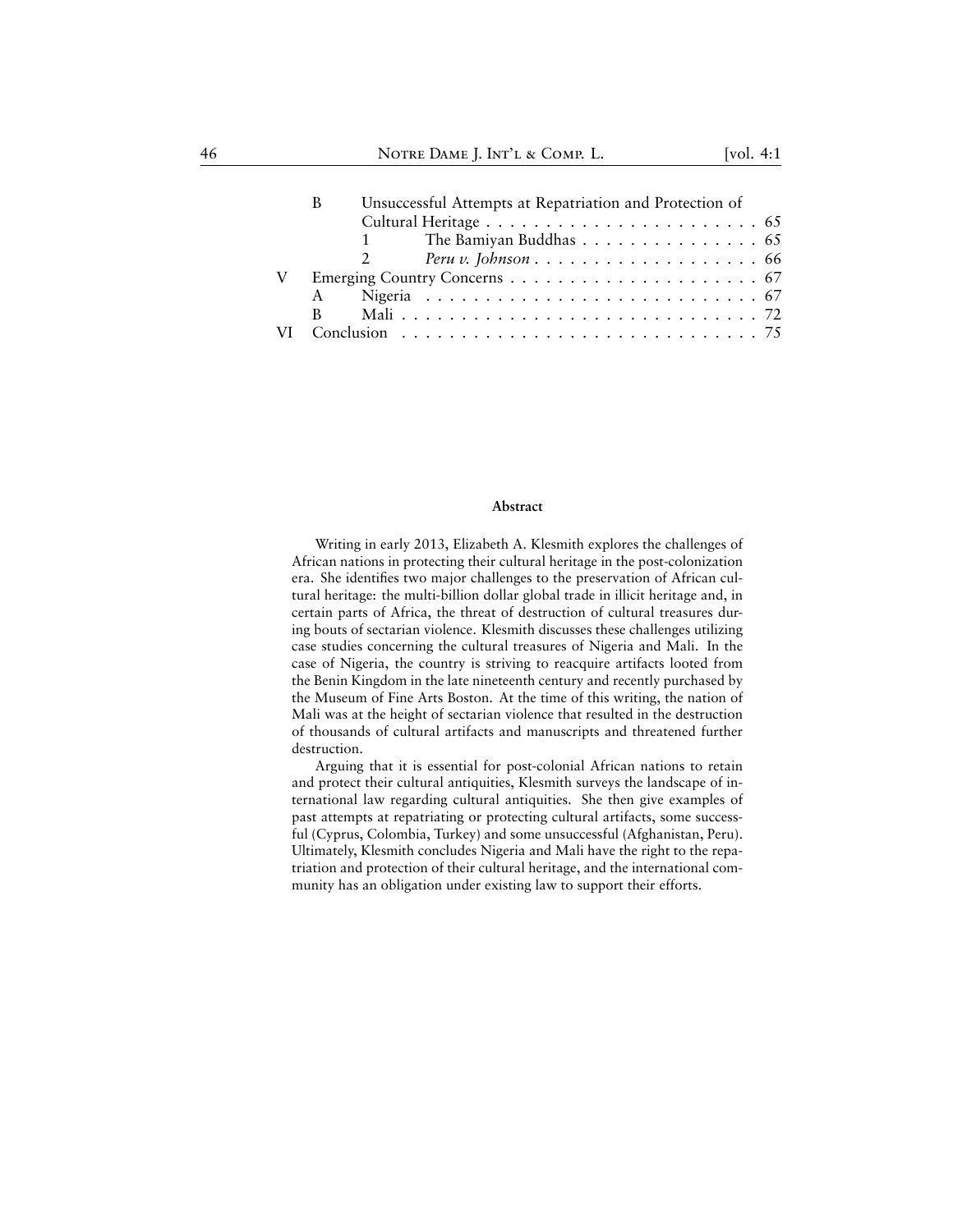#### I Introduction

"Cultural heritage is the mirror of a country's history, thus lying within the very core of its existence, since it represents, not only specific values and traditions, but also a unique way a people perceives the world."<sup>1</sup> The protection of cultural heritage in Africa and throughout the world has grown increasingly important with decolonization. Now, in a world of globalization, the protection of cultural identity has become an even greater priority to state governments throughout the world. This is furthered by the fact that the illicit trade in cultural heritage, as of 2003, was "estimated to be worth up to US \$2 billion a year, second only to the illicit trade in drugs and weapons."<sup>2</sup>

The past fifty years have shown great growth in the creation of measures for the protection of cultural heritage. Domestic laws and regulations, as well as bilateral, regional, and multilateral treaties show how important this protection has become to both source and destination countries. International organizations such as the United Nations have also made significant strides in the fight to safeguard and repatriate cultural treasures and to protect cultural heritage from destruction in war torn countries.

African states in particular have recently come to the forefront in the battle to retain cultural heritage. The current struggle facing these nations stems from the carving up of Africa during colonial times and the Berlin Conference of 1884. Many African states struggling to find a sense of stability in their newfound independence from colonial masters are turning to a shared culture to unite them as a people. This effort has been severely threatened, however, by the illicit international trade in stolen antiquities and cultural heritage.

One of the most recent state requests that has been made for the repatriation of cultural heritage occurred in the summer of 2012, when Nigeria demanded that the Museum of Fine Arts Boston (MFAB) return a recently acquired collection of artifacts. Nigerian cultural heritage is widely traded on the international art market, due in large part to the fact that it has been in the hands of former colonialists since the nineteenth century. The items at issue in the Boston Museum case were purportedly looted from the Benin Kingdom by the British during the Benin Massacre of 1897. MFAB has as of yet refused to repatriate the Nigerian artifacts.

While the case of the Benin Kingdom artifacts represents complicated issues of repatriation, the ongoing political turmoil in Mali illustrates the difficulties inherent in preserving cultural artifacts during times of war. Northern Mali has been under siege by Tuareg and Islamist militants since early 2012. The fighting has already caused great destruction of religious artifacts and structures, and the United Nations Education, Scientific and Cultural Organization (UNESCO) is greatly concerned that the trend will continue at the expense of Malian cultural heritage.

<sup>1</sup> U.N. GAOR, *supra* note 1.

<sup>2</sup> Craig Forrest, Comment, *Strengthening the International Regime for the Prevention of the Illicit Trade in Cultural Heritage*, 4 Melb. J. Int'l L. 592, 593 (2003).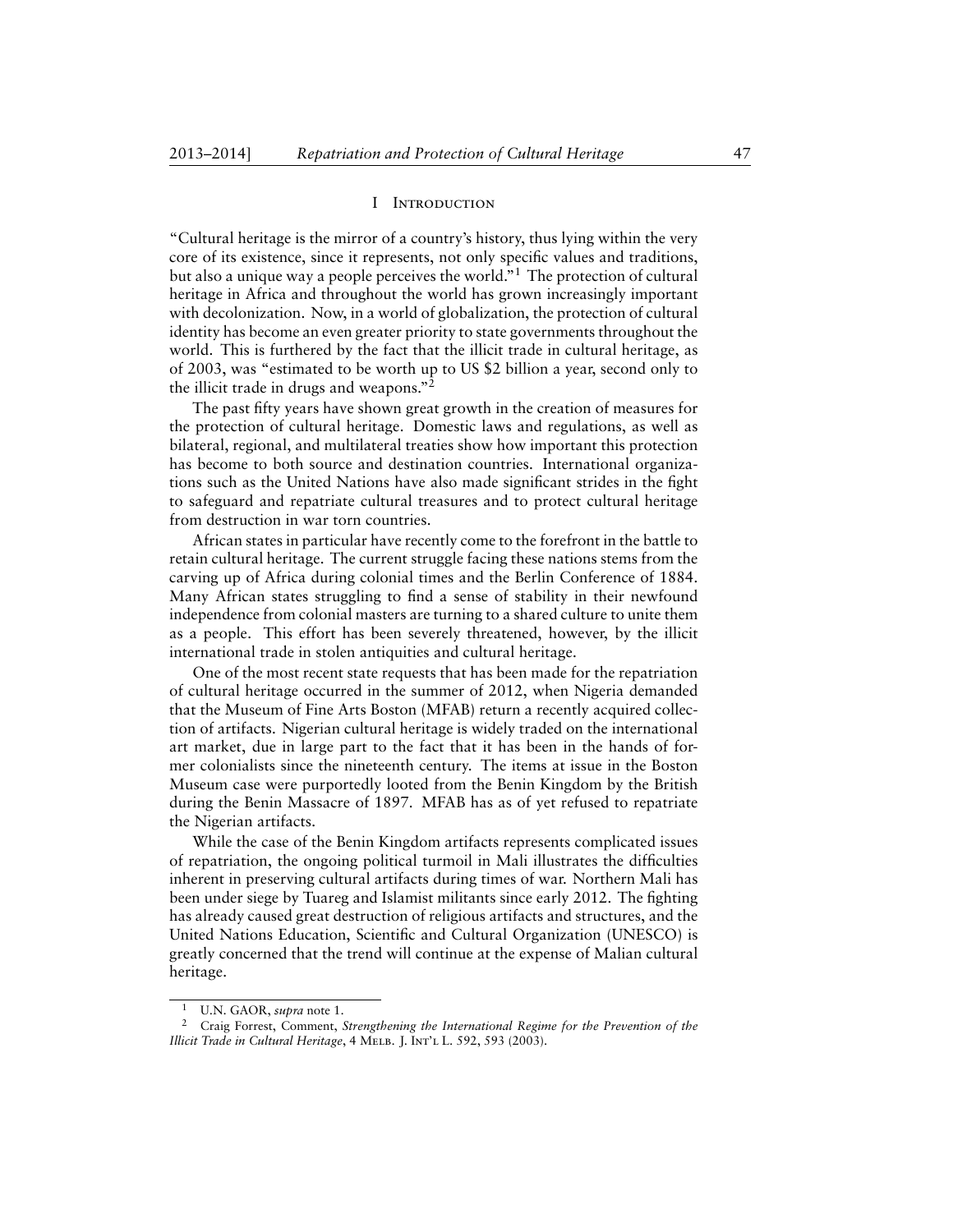This note will trace the legal arguments for and against Nigeria and Mali's claims to their cultural heritage. Section II begins with a definition of cultural heritage. This section seeks to explain the different arguments for and against repatriation of cultural artifacts and antiquities. These public policy arguments are instrumental in demonstrating why it is essential that post-colonial African nations retain their cultural antiquities.

Section III provides an examination of the international mechanisms and norms in place to assist countries in their repatriation attempts. Through a discussion of international conventions and customary international law, this section will provide the tools necessary to analyze Nigeria's claim to the Benin Kingdom artifacts and the steps required of the international world to safeguard Mali's cultural heritage from plunder and destruction.

Section IV involves case studies of both successful and unsuccessful repatriation and preservation events. The similarities and differences of these cases to the current situations in Nigeria and Mali will show why Nigeria's request of the MFAB must be honored, and why Mali's artifacts must be protected.

Lastly, Section V provides a background to understand why Nigeria is seeking the return of its antiquities, and why it has a right to that return, as well as why there must be a concerted international effort to protect Malian cultural heritage that has been placed in danger by the Tuareg and Islamist militant occupation. It will ultimately seek to show that Nigeria's Benin Kingdom artifacts must be repatriated, and that the international community has a duty to do all possible to stop the looting and destruction of cultural heritage in Mali.

#### II What is Cultural Heritage?

#### A Definition

One of the main complications inherent in suits for the return of cultural property is "tension in the international community between acquisitive nations and source nations over a range of issues concerning protection and repatriation of cultural property."<sup>3</sup> A great deal of this stems from the variations in the definitions of cultural heritage. For purposes of this note, the terms "cultural heritage," "cultural antiquity," and "cultural property" will be used interchangeably. In order to understand the arguments for and against state preservation and protection of cultural heritage, it is important to know just what this term means. Cultural heritage "is generally understood to describe objects inherited from past generations that relate to a society's cultural development. It includes monuments, groups of buildings," artwork, etc.<sup>4</sup>

Cultural heritage may be distinguished from what has been termed "natural patrimony."<sup>5</sup> According to Kanchana Wangkeo, natural patrimony includes

5

<sup>3</sup> Roger W. Mastalir, *A Proposal for Protecting the "Cultural" and "Property" Aspects of Cul*tural Property Under International Law, 16 FORDHAM INT'L L.J. 1033, 1037 (1993).

<sup>4</sup> Kanchana Wangkeo, *Monumental Challenges: The Lawfulness of Destroying Cultural Heritage During Peacetime*, 28 Yale J. Int'l L. 183, 188 (2003).

*Id.*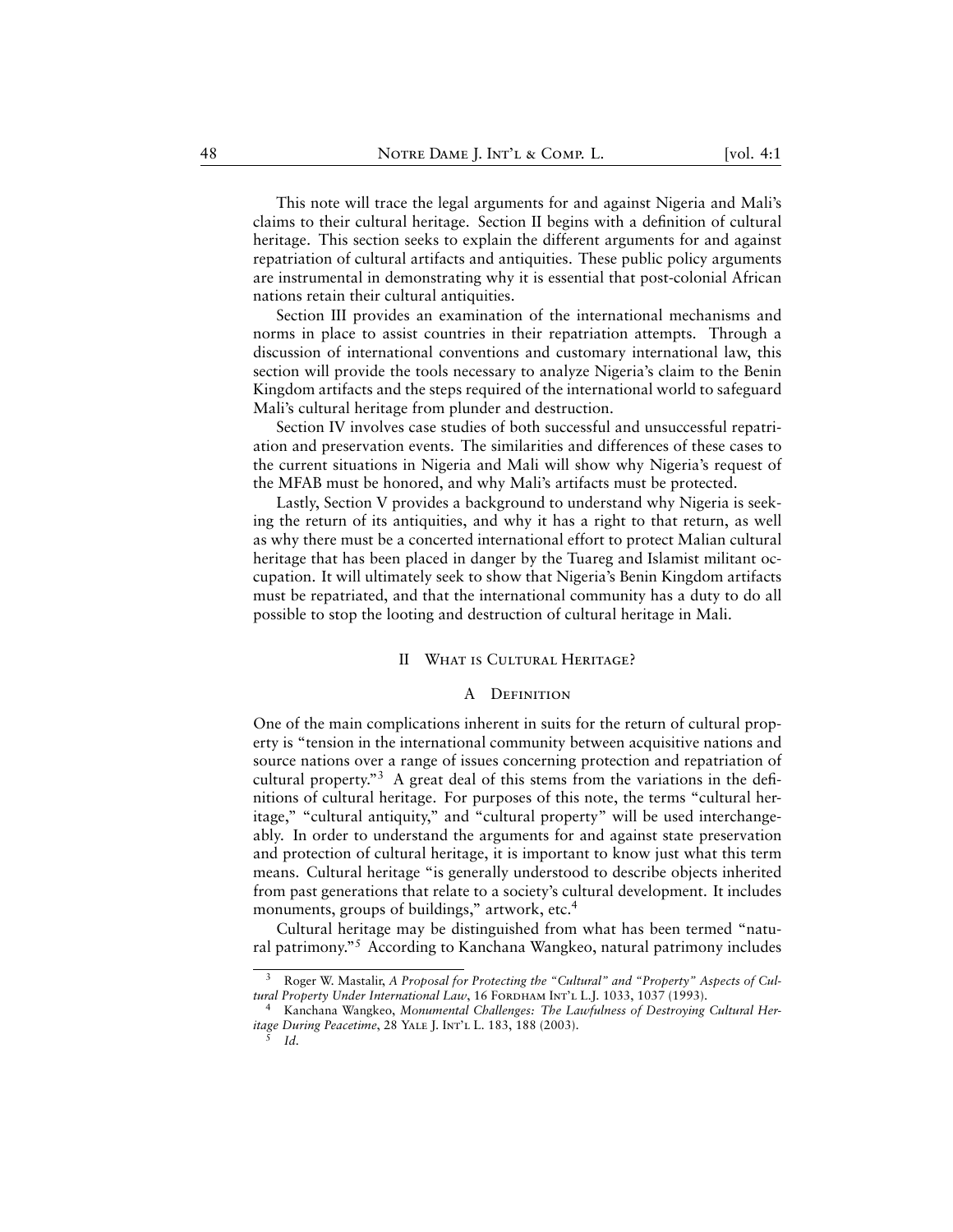items that are "culturally valuable to the citizens of a nation, which is often reflected by the fact that the state extends legal protections to the property. However, people from other states may not be interested in its fate at all, so that it would not qualify as cultural heritage."<sup>6</sup> Cultural heritage can also include intangible items, such as music and dance, but the focus of this note will be on those items that are tangible, and are thus able to easily be removed illegally from their country of origin.

"Cultural property was first recognized as a distinct concept in the context of wartime plunder, and its earliest protection under international law was only during episodes of international armed conflict."<sup>7</sup> This is exemplified by the London Declaration of 1943, and 1954 Hague Convention on the Protection of Cultural Property (Hague Convention) discussed below. The "cultural aspect of cultural property is demonstrated in the cultural significance of such items to the people who created them."<sup>8</sup> Without this cultural aspect, there would be much less of a push for protection in the first place and repatriation at a later date because the items in question would be less culturally important to their source nation.

Cultural property is also distinct from normal property in that it often cannot be owned by one person alone.<sup>9</sup> A person can be a custodian of cultural property, but its ownership lies with the ethnic group that created it. Because of this, "[c]ultural property is integral to the esteem that people hold for themselves and their past. It is  $\ldots$  integral to their identity."<sup>10</sup> As such, cultural property is essential to a group of people trying to reclaim their past; people who need to know from whom they came in order to shape who they will become and what their place will be in the international arena.

Karen Goepfert has provided a helpful description of the different types of cultural heritage that are subject to repatriation requests. According to Goepfert, cultural heritage falls into three major categories: "stolen objects," "objects acquired from illicit trade," and "objects claimed historically by colonizing or otherwise dominating powers."<sup>11</sup>

Objects in Goepfert's first category are often protected by private international law, as "[a]ll national legal systems prohibit and punish theft, and the courts of all nations are open to actions by foreign as well as domestic owners to recover their stolen property."<sup>12</sup> Therefore, if it can be proven that an item of cultural heritage has a distinct owner, there are paths outside of international conventions that may be pursued for repatriation attempts. These paths often make repatriation a simpler task because "the taint of ownership resulting from prior theft or illicit traffic tends to make requests for the return of these items less

<sup>6</sup> *Id.*

<sup>7</sup> Joseph P. Fishman, *Locating the International Interests in Intranational Cultural Property Disputes*, 35 Yale J. Int'l L. 347, 348–49 (2010).

<sup>8</sup> Mastalir, *supra* note 3, at 1038.

<sup>9</sup> *Id.* at 1039.

<sup>10</sup> *Id.*

<sup>&</sup>lt;sup>11</sup> Karen Goepfert, Note, *The Decapitation of Rameses II*, 13 B.U. Int't. L.J. 503, 504 (1995).

<sup>12</sup> Forrest, *supra* note 2, at 606.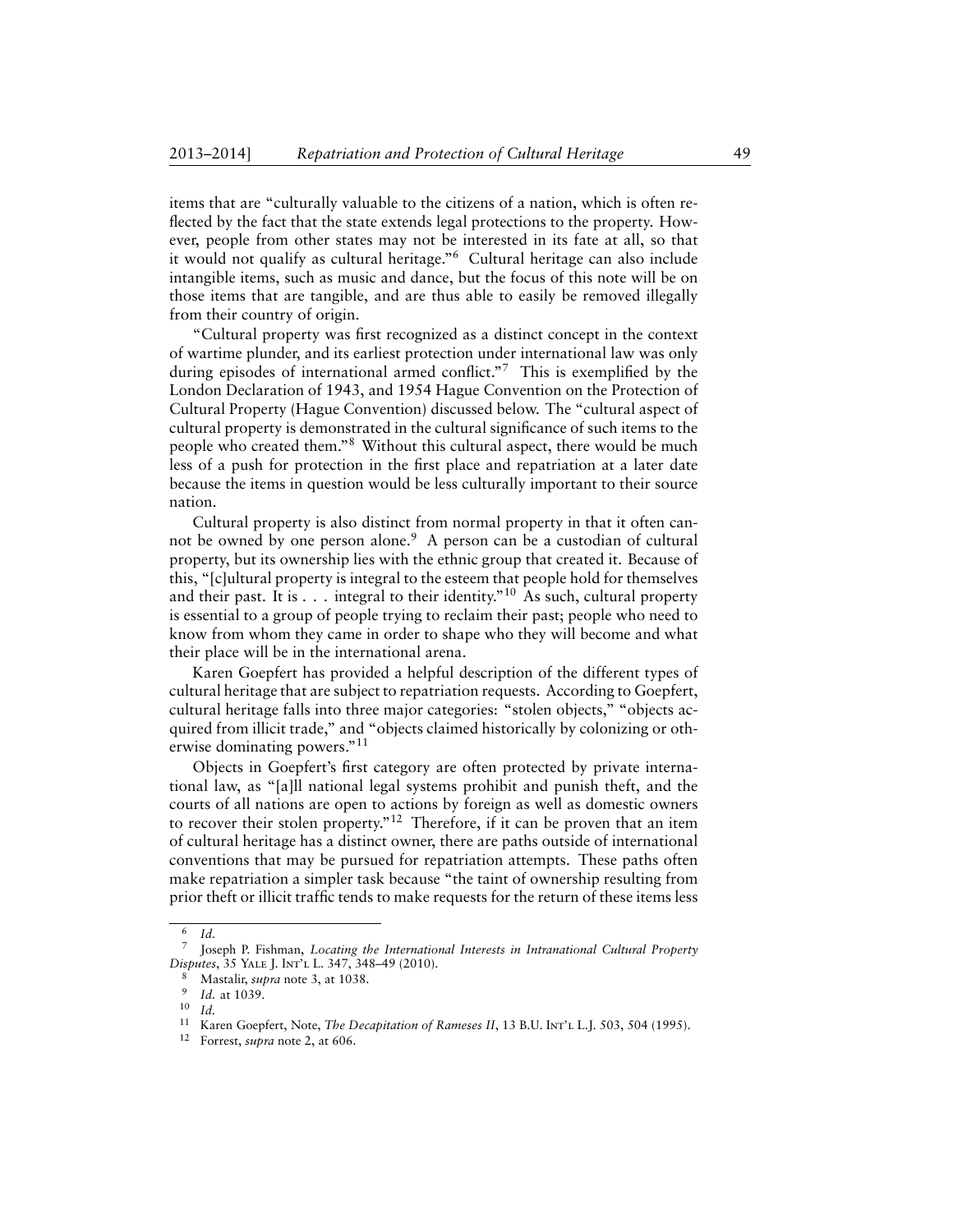problematic and easier to resolve," as "[c]ountries requesting the repatriation of these items tread on firmer legal ground, since the tarnished title held by the museum or custodial country provides helpful leverage in securing their return."<sup>13</sup> Many antiquities, however, are believed to belong to a people, or culture, and not to a specific person. It is in these situations especially where the mechanisms of international law become necessary to safeguard cultural heritage.

Public international law also becomes implicated after illegal exportation, as it is often difficult to prove to whom an illicitly traded artifact originally belonged. In such situations, some states have declared "that all cultural heritage illegally exported will be confiscated and forfeited to the state."<sup>14</sup> Although Goepfert's three classifications of cultural heritage often overlap, it is her second and third classifications of cultural heritage which are addressed by the 1970 UNESCO Convention and the 1995 UNIDROIT Convention, and which will be discussed below as they are especially relevant in the context of Africa.

Another distinction between cultural and ordinary property is that cultural property is not defined purely along state lines. When the U.N. Security Council established the International Criminal Tribunal for the Former Yugoslavia (ICTY) in 1993, "it asserted the need for protection of cultural property based on its importance to nonstate groups."<sup>15</sup> Nearly a decade later, it held "in the *Kordic & Cerkez* case that a state's deliberate destruction of the cultural institutions of particular political, racial or religious groups was a crime against humanity as defined in Article 5(h) of the ICTY statute," because the destruction of religious items amounted to "an attack on the very religious identity of a people."<sup>16</sup> Therefore, as Joseph Fishman has determined, "preservation of cultural property is a far cry from an exclusively domestic concern," and "existing norms empower the international community to condemn intentional destruction of cultural property even if located within the sovereign territory of the acting state."<sup>17</sup>

#### B Significance of Cultural Heritage and the Arguments for Repatriation and Protection

As previously stated, there is a strong need for national unity in developing countries. Many successful new states have accomplished this feat by uniting around a common culture or ancestry. This theory of nationalism is one of the strongest arguments in favor of the preservation of cultural heritage and its repatriation. In Africa, for example, colonizing countries split up indigenous groups and did everything in their power, largely successfully, to stamp out the existing culture. There is therefore a "need for ex-colonies to develop their own national iden-

<sup>13</sup> Goepfert, *supra* note 11, at 505.

<sup>14</sup> Forrest, *supra* note 2, at 606.

<sup>15</sup> Fishman, *supra* note 7, at 360.

<sup>16</sup> *Id.*

<sup>17</sup> *Id.* at 368–69.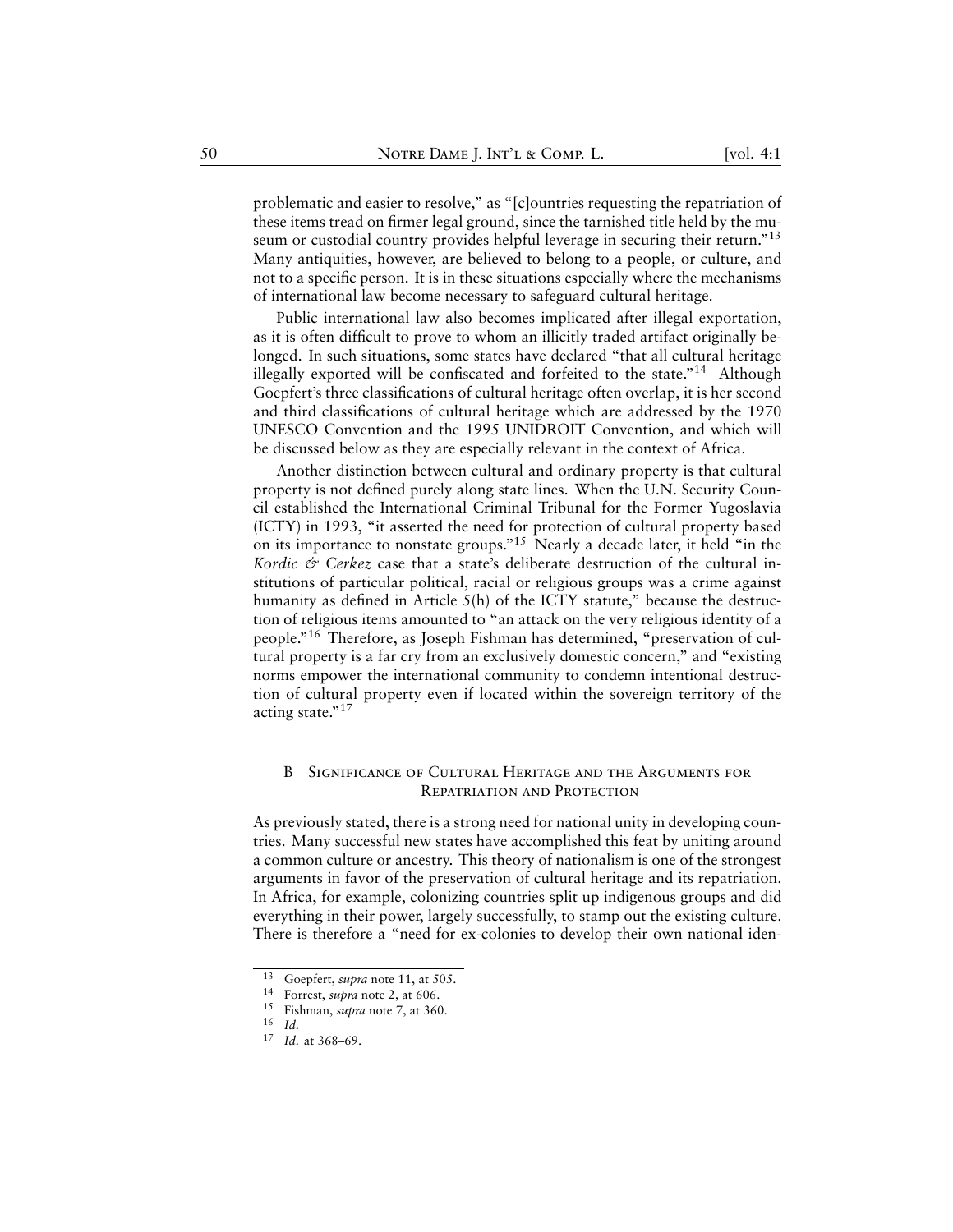tity," and this can be done very successfully through "association with and study of cultural objects and antiquities created by their indigenous populations."<sup>18</sup> Removing antiquities from their original locations however, defies this motive by removing the context surrounding the items, and redefining the objects as part of Western rather than African culture, thus turning them into "commodities to be traded on the world's markets."<sup>19</sup>

Cultural heritage is vitally important for many reasons. It provides a great educational tool for the study of past societies and cultures, is often attractive to collectors because it is aesthetically pleasing, and has great economic value due to the extensive global antiquities market.<sup>20</sup> Beyond this, however, cultural heritage provides a "tangible link" to the past.<sup>21</sup> This link has become vital to many African nations, which "have turned to relics as a source of historical pride in the wake of decolonization," thus creating an emotional connection with the artifacts that makes people very passionate about their proper possession.<sup>22</sup>

Dealers and auction houses also have a significant interest in the recognition of proper ownership in antiquities. Once ownership has been legally decided, the groups will have freer access to cultural items, and will avoid negative publicity and scandals surrounding the illegal acquisition of such items.<sup>23</sup> It would therefore be beneficial to the Museum of Fine Arts Boston to acknowledge Nigerian ownership of its artifacts, as it could then exhibit the items on loan from Nigeria in the future without the taint of illegality and scandal.

#### C Argument against Repatriation

Two of the greatest difficulties faced by those who struggle to prevent the illegal import and export of cultural heritage are the international legal principles of state equality and state sovereignty. Under international law, "no state is required to declare illegal the importation of cultural heritage illegally exported from the state of origin. The United Kingdom, for example, has long refused to enforce foreign public law," and has repeatedly struck down suits against those claimed to have participated in the illicit trade of cultural heritage.<sup>24</sup> On one occasion, the government went so far as to state that "[i]t is not possible for [Her Majesty's] Government to take measures against individuals or organizations unless the law of the United Kingdom is broken."<sup>25</sup> This creates a great barrier to repatriation indeed. Fortunately for many source states, however, the overall international trend has been in favor of repatriation, and a norm of cultural international law has emerged wherein states set aside extreme notions of territoriality and sovereignty in favor of maintaining good international relations.

<sup>18</sup> Goepfert, *supra* note 11, at 513.

<sup>19</sup> Patrick J. O'Keffe, Trade in Antiquities: Reducing Destruction and Theft 7 (1997).

<sup>20</sup> Wangkeo, *supra* note 4, at 190.

<sup>21</sup> *Id.* at 189.

 $\frac{22}{23}$  *Id.* 

<sup>&</sup>lt;sup>23</sup> O'Keefe, *supra* note 19, at 7.<br><sup>24</sup> Forrest, *supra* note 2, at 597.

<sup>24</sup> Forrest, *supra* note 2, at 597; *see* King of Italy v. Marquis Cosimo de Medici Tornaquinci, (1918) 34 T.L.R. 623.

<sup>25</sup> Forrest, *supra* note 2, at 597 (internal citation omitted).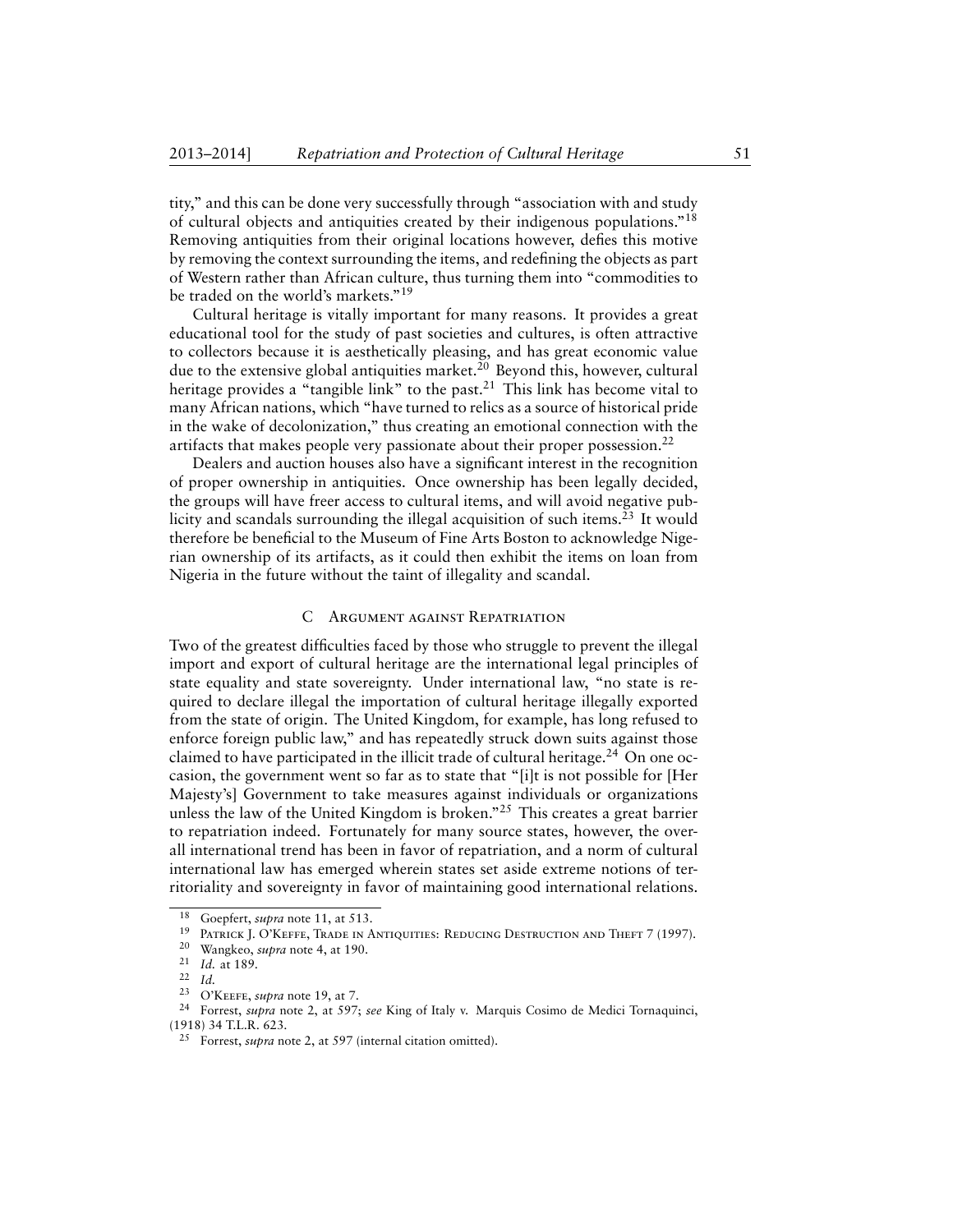Few states wish to alienate themselves in the international sphere and be painted as supporters of illegal activity concerning cultural heritage.

Cultural internationalism is also a strong barrier to repatriation of cultural antiquities. According to this school of thought, "cultural heritage belongs to all mankind because each group of persons makes cultural contributions to the culture of the world."<sup>26</sup> It does not matter, therefore, where the cultural property is currently located, but that it is preserved and remains accessible to the world at large. Cultural internationalists believe that it is therefore vital that cultural property be displayed in prominent locations where it can properly be preserved. The thought is that many source nations—due to their youth, lack of funds, and recurrent instability—are unable to properly protect "fragile works from the elements and the natural cycle of decay."<sup>27</sup>

Cultural internationalism has one vital flaw, however. It is that those to whom the cultural artifact means the most—those whose ancestors created it and who base their identity in part upon its cultural significance—will be the least likely to benefit from this scenario. It is true that those living in major cities throughout the world will become educated about a foreign culture, but they are not the only concern. Citizens of developing nations will often be unable to make the journey to New York or London to see their history on display. How can a people preserve their culture if they do not have access to the very artifacts that helped shape it?

Another criticism that has been made of the preservation, protection, and repatriation of cultural heritage is that "it deals in culture and yet distorts and mummifies culture in its dealings within. Cultural property not only misses the point, but perpetuates potentially harmful notions about cultures and groups in the name of trying to protect and preserve them."<sup>28</sup> Culture is an ever evolving body, however. It changes with the times as borders fluctuate, as do the people within them. "Cultures are made of continuities and changes, and the identity of a society can survive through these changes. Societies without change aren't authentic; they're just dead."<sup>29</sup> This criticism therefore is actually more supportive of the view that antiquities should be protected and retained by their source countries. A country and its people can more easily combat stereotypes if they understand the historical reasons behind them. In addition, seeing cultural heritage in its domestic setting will bring context that cannot be gained when seen through a foreign eye in a foreign land. In this way, cultural heritage does not distort and mummify culture but brings it to life and sheds light on where a people have been and where they are headed.

 $^{26}$  Goepfert, *supra* note 11, at 507.

 $\frac{27}{28}$  *Id.* at 510.

<sup>28</sup> Naomi Mezey, Essay, *The Paradoxes of Cultural Property*, 107 Colum. L. Rev. 2004, 2026 (2007).

<sup>29</sup> *Id.* at 2038–39 (internal quotation marks omitted).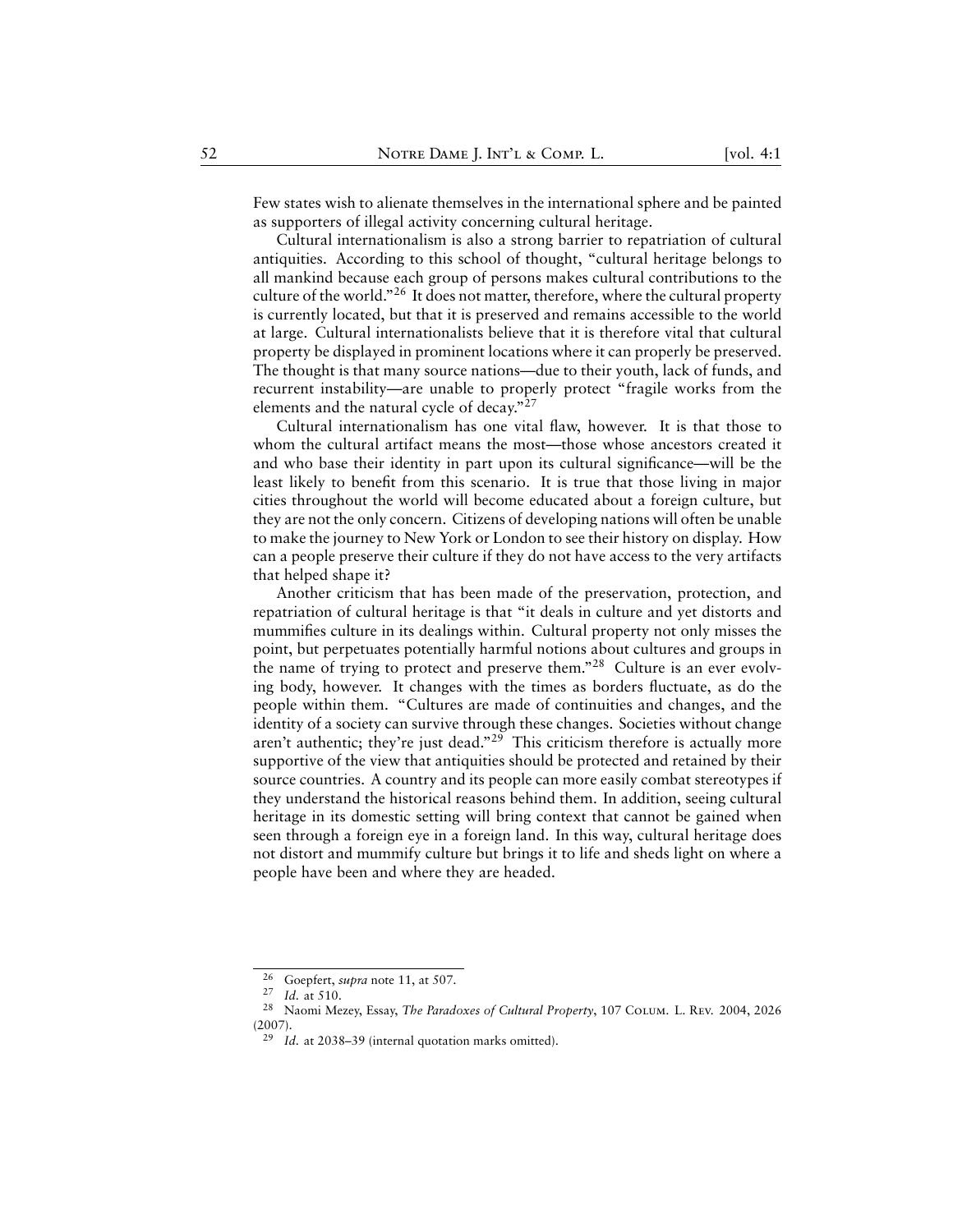#### D Practical Implications for the Return of Cultural Heritage

Unfortunately, as scholars have pointed out, there are practical hurdles that stand in the way of the return of cultural heritage. Patrick O'Keefe, for example, believes that "recovery of an antiquity that has been unlawfully exported or stolen and taken outside the country is really only feasible when it is of considerable value."<sup>30</sup> This is due to the fact that litigation surrounding stolen antiquities is often very expensive. Developing countries often will not have the funds necessary to see that their cultural artifacts are returned to them. There are also often difficulties with compiling the evidence necessary to prove the circumstances surrounding the artifacts' illegal export from the country, including the identification of witnesses to the illegal acts.<sup>31</sup> In the case of Nigeria (see below), the items of cultural heritage were removed from the country at the turn of the nineteenth century. There are no witnesses living who can prove exactly who took what item from where.<sup>32</sup> It is therefore extremely important that destination countries play an active role in researching where cultural heritage items that end up within their borders originated. The world has grown too small with globalization for a more developed country to write off a less developed country's claims to its cultural heritage without facing serious negative effects on its international relations.

# III International Mechanisms for the Protection and Return of Cultural Heritage

#### A Convenetions

#### 1 Declaration of London of 1943

One of the first international agreements dealing with cultural antiquities was the Declaration of London of 1943. This document "declared that the allies [during World War II] would no longer recognize the transfer of property in occupied countries even if it appeared legal."<sup>33</sup> The London Declaration is of great importance in the context of Mali because it "reserved each signatory's right to declare invalid any transfer or dealings in property from territories under foreign occupation or control."<sup>34</sup> Under this Declaration, even if the transaction appeared to be legal and voluntary, an occupied state still reserved the right to declare the relinquishment of cultural heritage involuntary and thus, illegal. $35$ The London Declaration implicates customary international law as many states began to enact domestic legislation after its passage, including states such as Sweden and Switzerland, who were not parties to the Declaration.<sup>36</sup> It was

<sup>30</sup> O'Keefe, *supra* note 19, at 26.

<sup>31</sup> *Id.* at 27–28.

<sup>&</sup>lt;sup>32</sup> Pictorial evidence and recorded accounts have made this task slightly easier, however.

<sup>33</sup> *Court of Restitution Appeals Report*, Harvard Law School Library (2013), [http://www.](http://www.law.harvard.edu/library/digital/court-of-restitution-appeals-reports.html) [law.harvard.edu/library/digital/court-of-restitution-appeals-reports.html](http://www.law.harvard.edu/library/digital/court-of-restitution-appeals-reports.html).

<sup>34</sup> Goepfert, *supra* note 11, at 521.

<sup>35</sup> *Id.* at 522.

<sup>36</sup> *Id.*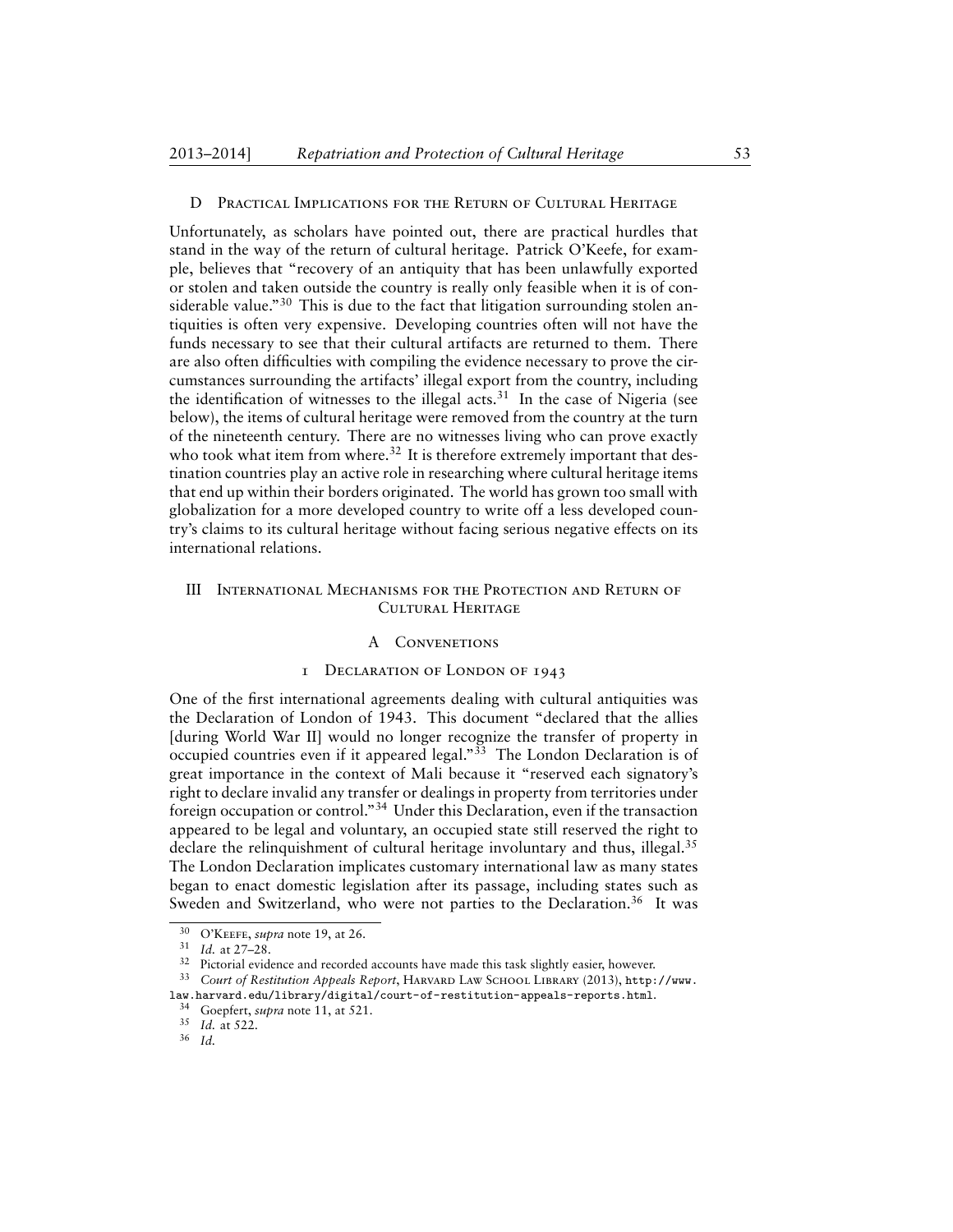after the adoption of this Declaration that a clearly visible norm of international law began to emerge in the cultural heritage context.

#### 2 1954 CONVENTION ON THE PROTECTION OF CULTURAL PROPERTY

The first international treaty dealing solely with the protection of cultural property was the 1954 Hague Convention.<sup>37</sup> This Convention, which was "predicated on the assignment of multinational significance to the cultural identity of a single nation," stated that "damage to cultural property belonging to any people whatsoever means damage to the cultural heritage of all mankind, since each people makes its contribution to the culture of the world."<sup>38</sup> The Convention was originally adopted following World War II, "in response to a new style of war in which cultural property was intentionally targeted by the Nazis."<sup>39</sup>

The Hague Convention came into force in 1956, and by 2012 there were 125 states parties to the Convention.<sup>40</sup> The United States became a state party in 2009, but the United Kingdom has still withheld its full support.<sup>41</sup> One key obligation contained within the Protocol to the Convention provides that states parties will

undertake to prevent the exportation of cultural property from an occupied territory in time of war. However, if such property is exported to a party state's territory from any occupied territory, directly or indirectly, it is to be taken into custody and returned after the war to the previously occupied territory.<sup>42</sup>

The body of the Hague Convention further states that:

[A] State party to the Convention must respect cultural property in its own territory as well as that of other states; must refrain from any use of the property and its immediate surroundings for military purposes, and must refrain from directing any act of hostilities against it. The only situation in which this rule may be waived is where military necessity imperatively requires it.<sup>43</sup>

Even occupying forces in a country must therefore support the efforts of the national authorities to preserve antiquities if they are parties to the Convention.<sup>44</sup> In essence, all states parties to the Convention have a duty both to refrain from

 $rac{37}{38}$  *Id.* at 518.

<sup>&</sup>lt;sup>38</sup> Fishman, *supra* note 7, at 389–90 (internal citation omitted).<br><sup>39</sup> Mezev *supra* note 28, at 2009

 $39$  Mezey, *supra* note 28, at 2009.

JEANETTE GREENFIELD, THE RETRUN OF CULTURAL TREASURES 224 (3d ed. 2007); Convention for the Protection of Cultural Property in the Event of Armed Conflict, May 14, 1954, 249 U.N.T.S. 215 [hereinafter Hague Convention].

<sup>41</sup> Hague Convention, *supra* note 40.

<sup>42</sup> Greenfield, *supra* note 40, at 224.

<sup>43</sup> Lyndel V. Prott, *Protecting Cultural Heritage in Conflict*, *in* Archaeology, Cultural Her-ITAGE, AND THE ANTIQUITIES TRADE 25 (Neil Brodie et al., eds., 2008) (Lyndel Prott is an international legal consultant and the former Director of the Cultural Heritage Division, of UNESCO).

<sup>44</sup> *Id.*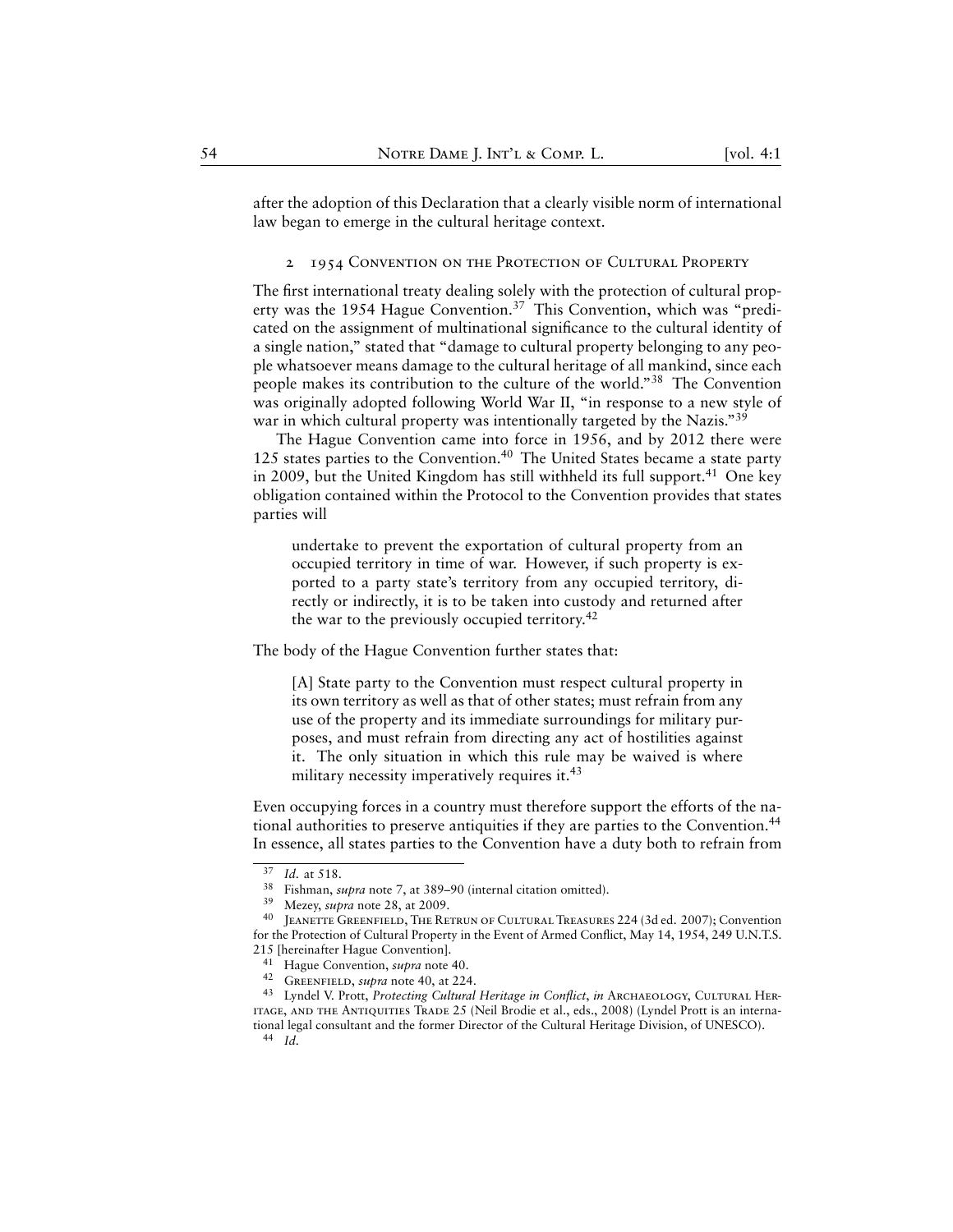damaging cultural heritage during times of conflict and to make every effort to stop those who participate in and profit from the destruction.

# 3 1970 UNESCO Convention on the Means of Prohibiting and PREVENTING THE ILLICIT IMPORT, EXPORT, AND TRANSFER OF OWNERSHIP of Cultural Property (1970 UNESCO Convention)

The 1970 UNESCO Convention was enacted to "implement a system of import and export controls to stem the illicit traffic in cultural heritage."<sup>45</sup> One main tool provided by the Convention is its definition of cultural property. Cultural antiquities clearly fall within the items protected by the Convention as, included in the definition of cultural property are:

- (c) products of archaeological excavations (including regular and clandestine) or of archaeological discoveries;
- (d) elements of artistic or historical monuments or archaeological sites which have been dismembered; [and]
- (e) antiquities more than one hundred years old, such as inscriptions, coins, and engraved seals.<sup>46</sup>

In addition, the Convention provides that objects that have been identified as cultural property "must also have a sufficient connection to the state which is claiming interest in it, and must form part of its cultural heritage."<sup>47</sup>

One reason the UNESCO Convention is so helpful for countries in their repatriation attempts is that it successfully navigates around state sovereignty and equality barriers. The definitional list of cultural property, for example, is not exclusive, and the Convention meets a compromise with state sovereignty by allowing states to "restrict the definition" of cultural property as it applies within those broad categories.<sup>48</sup> The United States is just one of the countries which have taken advantage of this compromise, and has designated that "objects do not become cultural property until they have been removed from or are threatened with removal from their cultural context."<sup>49</sup>

Under the Convention, if an item of cultural heritage "is exported illegally, the state of importation will regard the importation as illegal."<sup>50</sup> Each state party must "undertake . . . to implement measures consistent with national legislation to prevent its museums and similar institutions from acquiring illegally exported cultural property."<sup>51</sup> In addition, states such as Mali:

whose cultural patrimony is in jeopardy from the pillage of archaeological or ethnological materials may call on the other state parties

<sup>45</sup> Forrest, *supra* note 2, at 598.

<sup>&</sup>lt;sup>46</sup> O'Keefe, *supra* note 19, at 22–23.

GREENFIELD, *supra* note 40, at 224.

<sup>48</sup> Mastalir, *supra* note 3, at 1040–41.

<sup>49</sup> *Id.* at 1041.

<sup>50</sup> Forrest, *supra* note 2, at 599.

<sup>51</sup> Greenfield, *supra* note 40, at 224.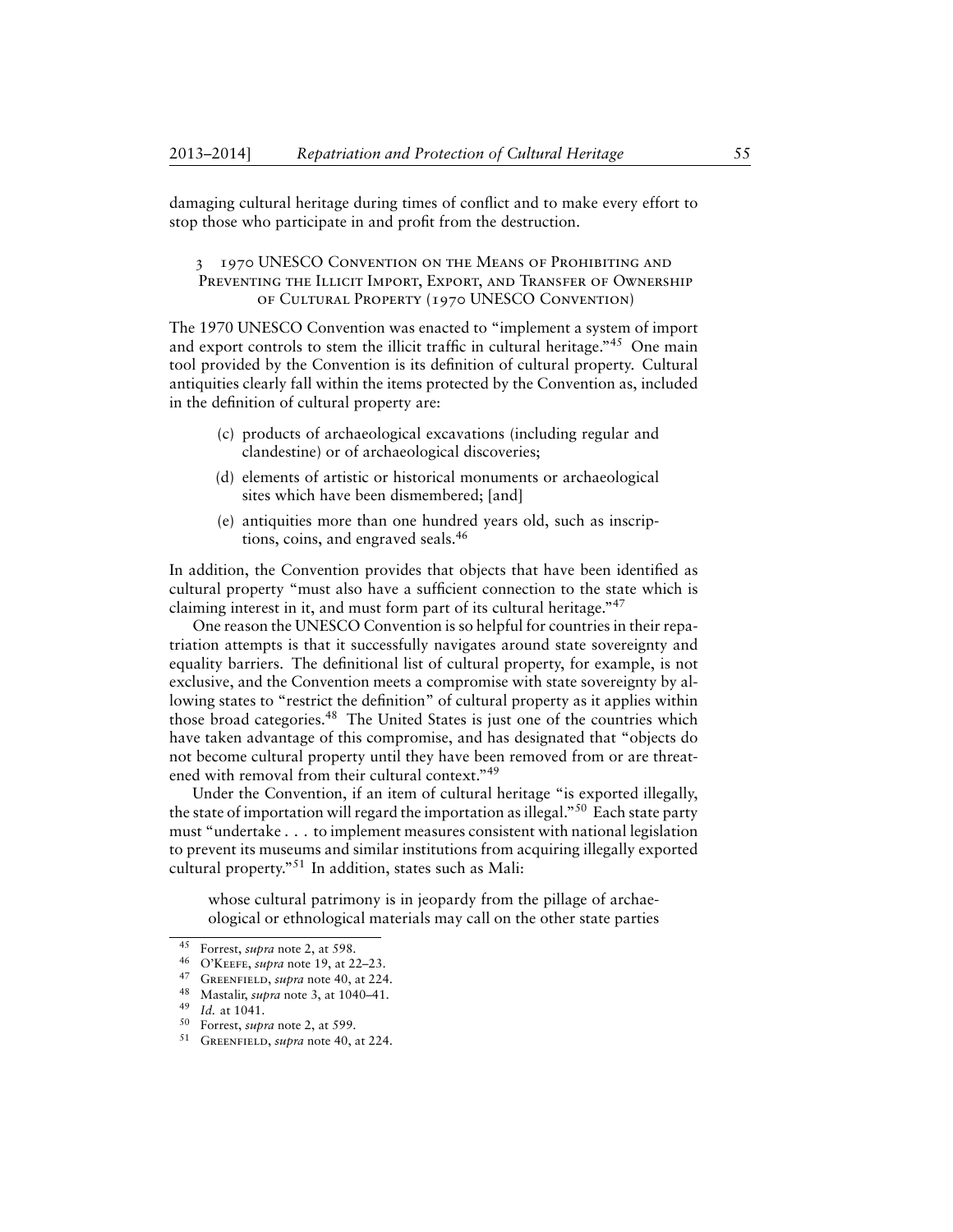to participate in a concerted international effort to carry out concrete measures including controls on exports and imports and trade of the objects in question . . . [and] to admit action for the recovery of lost or stolen items of cultural property brought by the rightful owners.<sup>52</sup>

This provision also allows for state sovereignty because the state of importation has an obligation under its own laws and policies to return the stolen items. The law of the home state is therefore, in a way, domesticated within that of the receiving state.<sup>53</sup> Ultimately, after the adoption of the Convention, "the acquisition of antiquities ceases to be legitimate unless accompanied by an official export license."<sup>54</sup>

The 1972 Convention Concerning the Protection of the World Cultural and Natural Heritage (World Heritage Convention), also created by UNESCO and dealing with immovable cultural property such as monuments, took further steps to protect cultural heritage.<sup>55</sup> Article 5 of this Convention states that each state party must endeavor "to take the appropriate . . . measures necessary for the identification, protection, conservation, presentation and rehabilitation of this heritage."<sup>56</sup> In essence, the World Heritage Convention takes the 1970 UN-ESCO Convention one step further by declaring that states are prohibited from destroying relics which they have determined qualify as cultural property under the Convention.<sup>57</sup>

The United States Senate ratified the 1970 UNESCO Convention in 1972 with one reservation and six understandings, including the declaration that the Convention "was neither self-executing nor retroactive."<sup>58</sup> The United States subsequently enacted legislation implementing the Convention in 1982, and officially solidified its acceptance in 1983.<sup>59</sup>

The Convention on Cultural Property Implementation Act, enacted in 1982 by the 97th Congress, domesticated the 1970 UNESCO Convention by granting "the President the authority to impose import restrictions but only in certain circumstances and only after considering the views of concerned interest groups."<sup>60</sup> This authority must be determined on a case-by-case basis, and the cultural heritage material in question must be "of cultural significance; and at least 250 years

<sup>52</sup> *Id.* at 224–25.

<sup>53</sup> Forrest, *supra* note 2, at 599 (Australia took this idea seriously by implementing the Protection of Movable Cultural Heritage Act 1986, which "provides that foreign cultural heritage exported contrary to the state of origin's export laws will be considered as an unlawful import into Australia.").

<sup>54</sup> Souren Melikian, *How UNESCO's 1970 Convention is Weeding Looted Artifacts Out of the Antiquities Market*, Art Auction (Aug. 31, 2012), [http://www.artinfo.com/print/node/](http://www.artinfo.com/print/node/822209) [822209](http://www.artinfo.com/print/node/822209).

<sup>55</sup> Greenfield, *supra* note 40, at 225.

<sup>56</sup> Wangkeo, *supra* note 4, at 198.

 $rac{57}{58}$  *Id.* 

<sup>&</sup>lt;sup>58</sup> GREENFIELD, *supra* note 40, at 167.<br> $\frac{59}{14}$  at 167.

<sup>59</sup> *Id.* at 167, 225.

<sup>60</sup> The Ethics of Collecting Cultural Property 131–32 (Phyllis Mauch Messenger ed., 2d ed. 1999).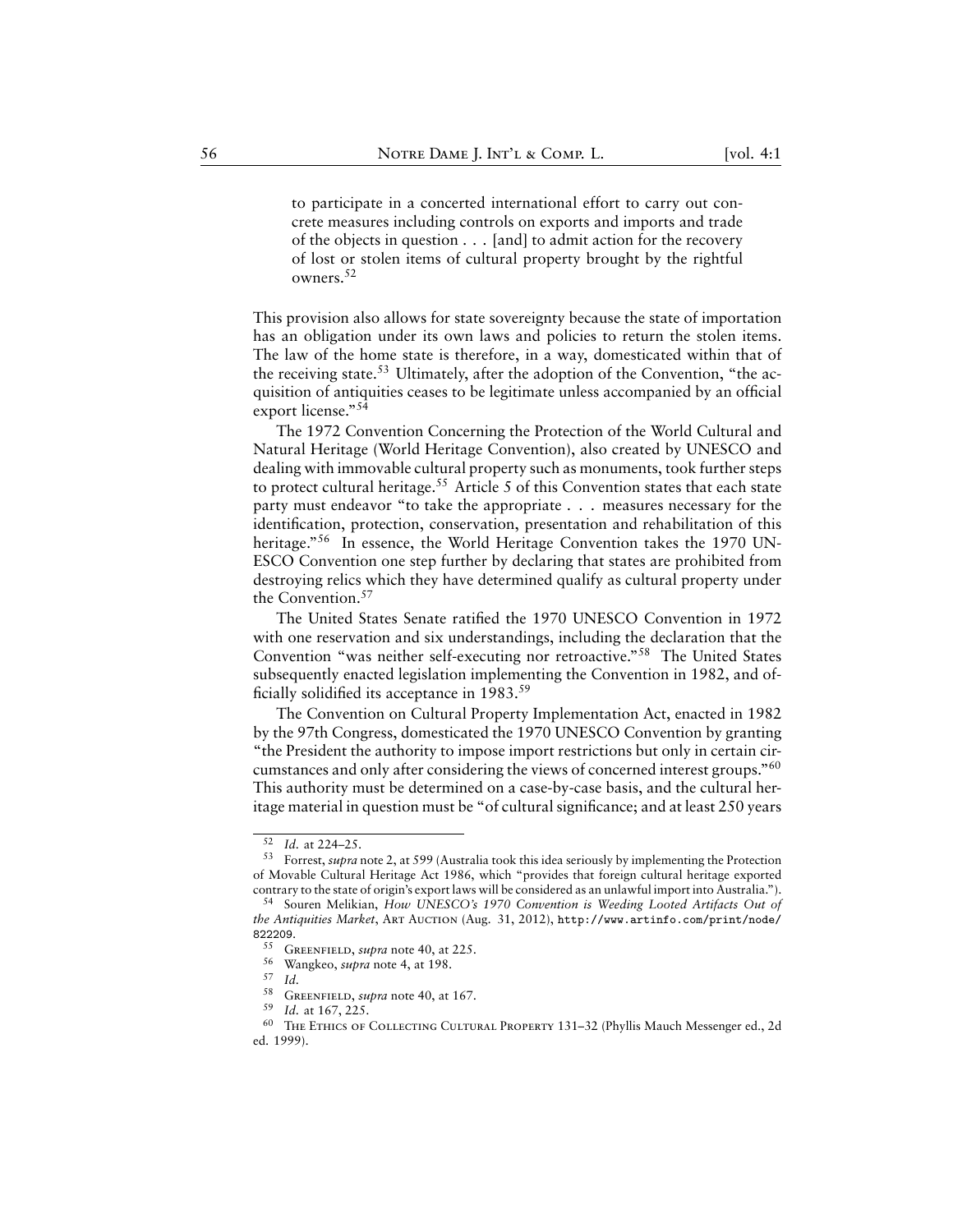old."<sup>61</sup> In addition, in order to get this protection from the United States, a state party to the Convention must submit a formal written request to the President.<sup>62</sup>

The United States' ratification of the Convention is greatly important not only because it makes it less difficult for countries to obtain repatriation of their illicitly traded artifacts, but also because Article 9 of the Convention provides that "a state whose cultural patrimony is in jeopardy from pillage of archaeological or ethnographical materials may call upon [other parties to the Convention] to participate in a concerted international effort to determine and to carry out the necessary concrete measures" to prevent the destruction and loss of cultural heritage.<sup>63</sup> States such as Mali, for example, in which there is an ever-present threat of destruction to cultural heritage by invading forces, may therefore call on the United States to aid them in stopping this tragedy. The participation of a global superpower such as the United States sends a message to the rest of the world of just how important this cause is.

# 4 The UNIDROIT Convention on Stolen or Illicitly Exported Cultural Objects (1995 UNIDROIT Convention)

The International Institution for the Unification of Private Law (UNIDROIT) decided to undertake the creation of the 1995 Convention upon the urging of UNESCO and the Hague Conference on Private International Law.<sup>64</sup> This Convention was a departure from the normal practices of the organization because it did not deal primarily with commercial issues, but with heritage issues, and many of the countries that would benefit from the Convention, such as recently independent states, were not member states of UNIDROIT.<sup>65</sup> The Convention deals specifically with both stolen and illegally exported cultural heritage, establishing a system for the return of objects to the true owner in the case of stolen objects, or otherwise, to the state of export.<sup>66</sup> It "demands the return of any stolen cultural object—the definition of which relies on the same categories of cultural property as those set out in the 1970 UNESCO Convention."<sup>67</sup>

Unfortunately for many African countries, the 1995 Convention is of little assistance to them as it is "not retroactive and [only affects] objects stolen or illegally exported after the entry into force of the Convention for both countries concerned."<sup>68</sup> However, the Convention is applicable to the ongoing conflict in Mali, and therefore provides a tool to help the people reclaim their cultural heritage and prevent it from being looted in the first place. Another barrier to repatriation exists in the fact that the Convention mandates the return of unlaw-

<sup>61</sup> *Id.* at 132.

<sup>62</sup> *Id.*

<sup>63</sup> Greenfield, *supra* note 40, at 167.

<sup>64</sup> Lyndel Prott, *The UNIDROIT Convention on Stolen or Illegally Exported Cultural Objects— Ten Years On*, 14 Unif. L. Rev. 215, 215 (2009).

<sup>65</sup> *Id.*

<sup>66</sup> Forrest, *supra* note 2, at 601.

<sup>67</sup> O'Keefe, *supra* note 19, at 23.

<sup>68</sup> Prott, *supra* note 64, at 217.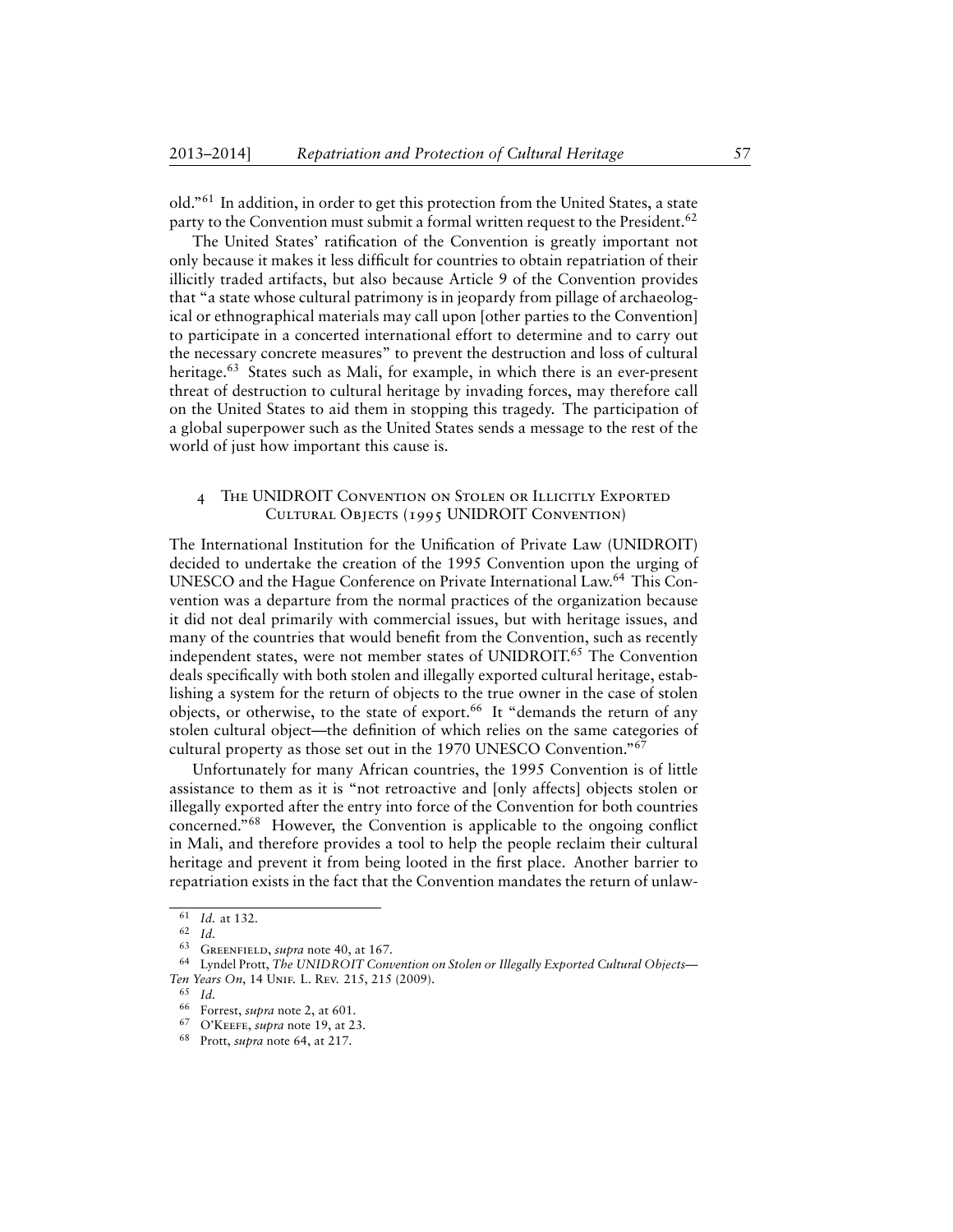fully exported artifacts only if specific circumstances are met.<sup>69</sup> The Convention requires that a state requesting the return of its cultural artifacts establish that:

the removal of the object from its territory significantly impairs one or more of the following interests:

- (a) the physical preservation of the object or of its context;
- (b) the integrity of a complex object;
- (c) the preservation of information of, for example, a scientific or historical character;
- (d) the traditional or ritual use of the object by a tribal or indigenous community,

or establishes that the object is of significant cultural importance for the requesting State.<sup>70</sup>

The removal and destruction of cultural heritage in Mali implicates many of the aforementioned interests, however, and the UNIDROIT Convention can therefore be very helpful in protecting its cultural antiquities.

Restitution of cultural heritage is also made easier under the UNIDROIT Convention because "the purchaser in good faith [of an item of cultural heritage] will not get better title than the original owner, but be compensated instead."<sup>71</sup> For example, this provision strikes a balance between a museum that purchased or received a collection of cultural heritage in good faith, and should therefore not be penalized, and the rightful owner of the items in question, who deserves to have his or her cultural property returned to him or her.

There are time limits within the Convention, however, which may create a barrier to repatriation in some situations. Article 3, for example, "provides that restitution claims shall be brought within three years of the claimant knowing the location of the object and the identity of the possessor, and in any case within fifty years of the time of the theft."<sup>72</sup> This requirement is softened for objects which were "part of a monument or archaeological site or public collection," in which case only the three year requirement applies.<sup>73</sup>

Similar three-year time limits apply regarding cultural objects which were illicitly exported from their home countries. In what has been deemed a rather radical move, if brought within this statute of limitations, "Article 5 provides that one state may require the court or competent authority of another state to order the return of a cultural object illegally exported from the territory of the requesting state . . . [in effect meaning] the enforcement of foreign patrimony and export laws."<sup>74</sup> As one of the newest international conventions

<sup>&</sup>lt;sup>69</sup> O'Keefe, *supra* note 19, at 24.

<sup>70</sup> *Id.*

<sup>71</sup> Greenfield, *supra* note 40, at 235.

<sup>72</sup> *Id.*

<sup>73</sup> *Id.*

<sup>74</sup> *Id.*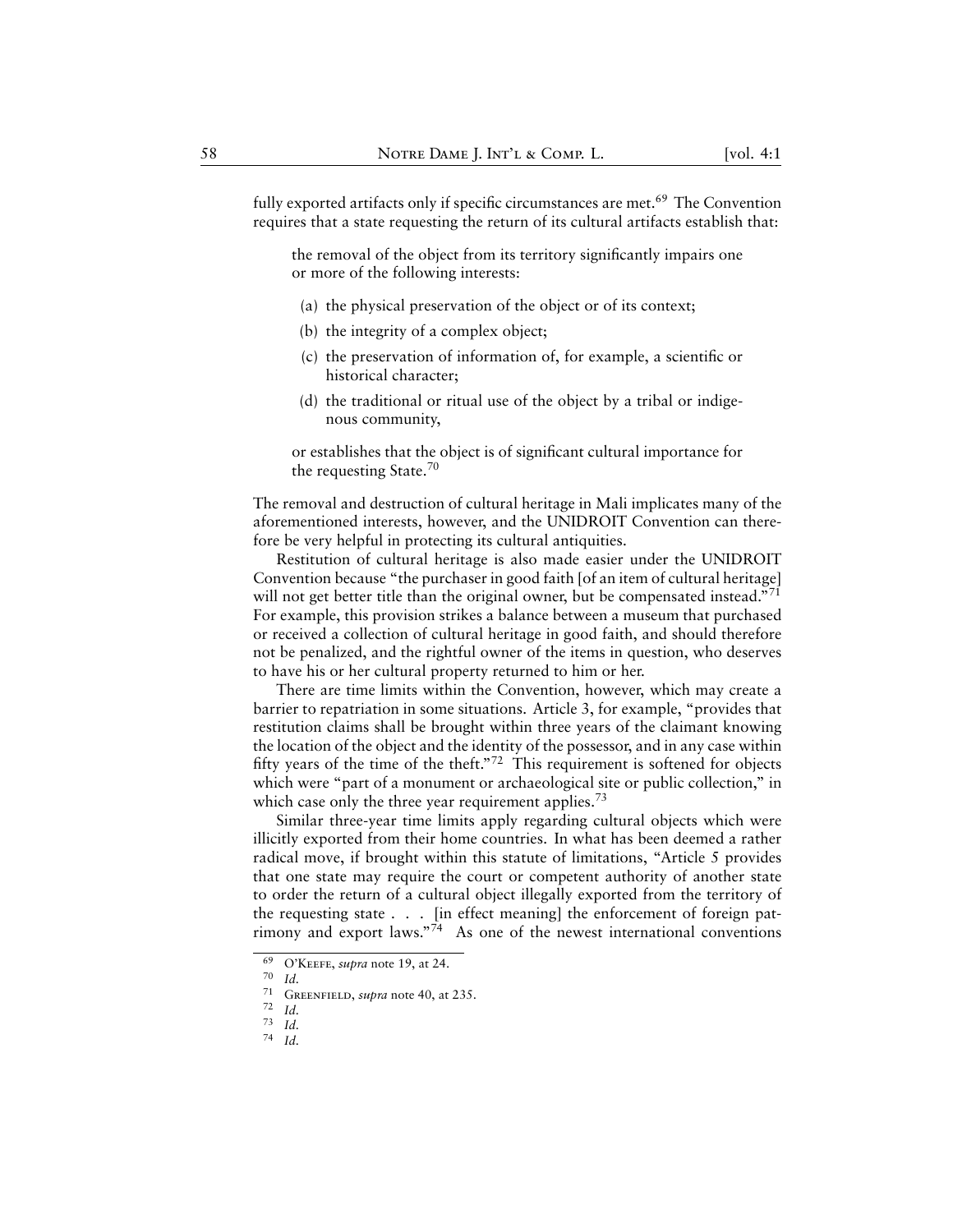dealing with cultural heritage, however, the 1995 UNIDROIT Convention has the fewest number of state parties. International superpowers such as the United States and Great Britain have as of yet refrained from becoming parties to this Convention.<sup>75</sup>

#### B Customary International Law

A discussion of the mechanisms in place to protect cultural heritage would not be complete without mention of the emerging norms of customary international law. "Customary international law is developed through uniform and consistent state practice over a period of time and by a sense of legal obligation, or *opino juris*."<sup>76</sup> Customary international law in the cultural heritage context can be seen through the growing state practice of entering into bilateral and regional treaties on the subject, as well as the increasing number of granted repatriation requests by states.<sup>77</sup> The norm of repatriation is also evinced by a number of United Nations General Assembly Resolutions.

#### 1 Bilateral and Regional Agreements

Not only do almost all states have "legislation regulating and protecting cultural heritage at the national level," but many states have begun to enter into bilateral and regional agreements with each other on the subject.<sup>78</sup> The European community "has the most extensive treaty regime for protecting cultural heritage," comprised of four regional agreements.<sup>79</sup> These agreements are focused on safeguarding and encouraging "the development of European culture," and provide for the "integration of archaeology into state planning policies."<sup>80</sup>

Formerly communist countries have also exhibited a dedication to the protection of cultural heritage through customary international law by enacting the Agreement Concerning Cooperation and Mutual Assistance with Regard to Holding and Restitution of Cultural Property Illicitly Carried Across State Borders.<sup>81</sup> In addition, the United States has entered into treaties with Ecuador, Guatemala, Mexico, and Peru to "recover and return stolen cultural property to the country of origin," and with Greece to "combat illicit trafficking of artifacts."<sup>82</sup> Agreements such as these evince a decided international preference for safeguarding cultural heritage, a trend which has risen to the status of customary international law.

<sup>75</sup> UNIDROIT Convention on Stolen or Illegally Exported Cultural Objects, June 24, 1995, 34 ILM 1322 [hereinafter UNIDROIT Convention].

<sup>76</sup> Goepfert, *supra* note 11, at 520.

<sup>77</sup> Case studies concerning successful and unsuccessful repatriation attempts are discussed *infra*, Section III.C.

<sup>78</sup> Wangkeo, *supra* note 4, at 196.

<sup>79</sup> *Id.* at 199.

 $\begin{array}{c} 80 \ 81 \ 1 \end{array}$  *Id.* 

<sup>81</sup> *Id.*

<sup>82</sup> James A.R. Nafziger, *Seizure and Forfeiture of Cultural Property by the United States*, 5 Vill. Sports & Ent. L.J. 19, 25–26 (1998).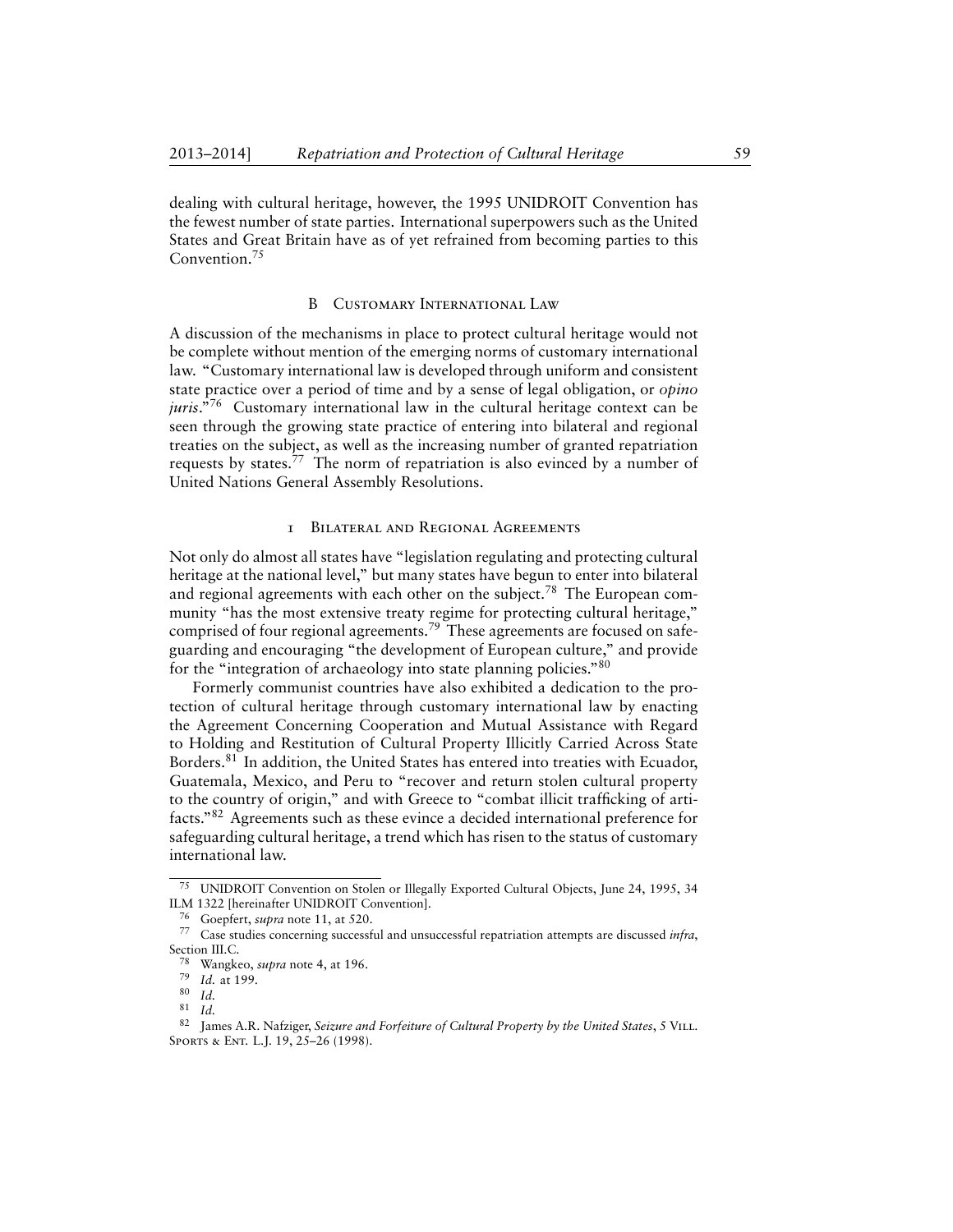#### 2 United Nations General Assemby Resolutions

Following the adoption of the 1970 UNESCO Convention and subsequent legislation, the United Nations (UN) began to issue a series of resolutions and recommendations concerning cultural heritage and formed an intergovernmental committee to deal with related issues.<sup>83</sup> One such resolution was adopted by the UN General Assembly in November 1977. This resolution:

- (1) [Invited] all Member States to sign and ratify the [1970 UN-ESCO Convention] . . . ;
- (2) [Called upon] all Member States to take all necessary steps to prevent, on their territories, any illicit traffic in works of art coming from any other country, especially from territories which were or are under colonial or foreign domination and occupation;
- (3) [Affirmed] that the restitution to a country of its *objets d'art*, monuments, museum pieces, manuscripts, documents and other cultural or artistic treasures constitutes a step forward towards the strengthening of international co-operation and the preservation and future development of cultural values.<sup>84</sup>

The overwhelming acceptance of these resolutions by the international community is a strong indication of the growing acceptance of the justness of repatriation.

The most recent General Assembly Resolution regarding cultural heritage was adopted in December 2012.<sup>85</sup> Anastassis Mitsialis of Greece introduced to the General Assembly Document A/67/L.34, a draft resolution dealing with the restitution of cultural heritage. $86$  In making his argument for the adoption of the draft resolution, Mitsialis stated that, "[d]espite concerted international efforts to tackle the problem, illicit traffic in cultural property continued to pose a serious threat to cultural heritage of States . . . [a threat which] was higher in situations of crisis and conflict, when cultural objects were often smuggled outside their countries of origin."<sup>87</sup> The proposed draft resolution therefore "condemned recent attacks to world cultural heritage sites and called for an immediate end to such acts by reminding State Parties to the Convention of their obligations."<sup>88</sup> Cesare Ragaglini of Italy stated that "the General Assembly's consensus adoption of this resolution will send a clear message that protection of cultural assets and their return to their States of origin must remain high on the United Nations agenda," and that "[h]e was pleased to see new language in the text that considered trafficking and illicitly exported cultural properties as a

 $^{83}$  Goepfert, *supra* note 11, at 523.

<sup>&</sup>lt;sup>84</sup> GREENFIELD, *supra* note 40, at 229 (internal citation omitted).<br><sup>85</sup> II N. GAOR *supra* note 1

U.N. GAOR, *supra* note 1.

<sup>86</sup> *Id.*

<sup>87</sup> *Id.*

<sup>88</sup> *Id.*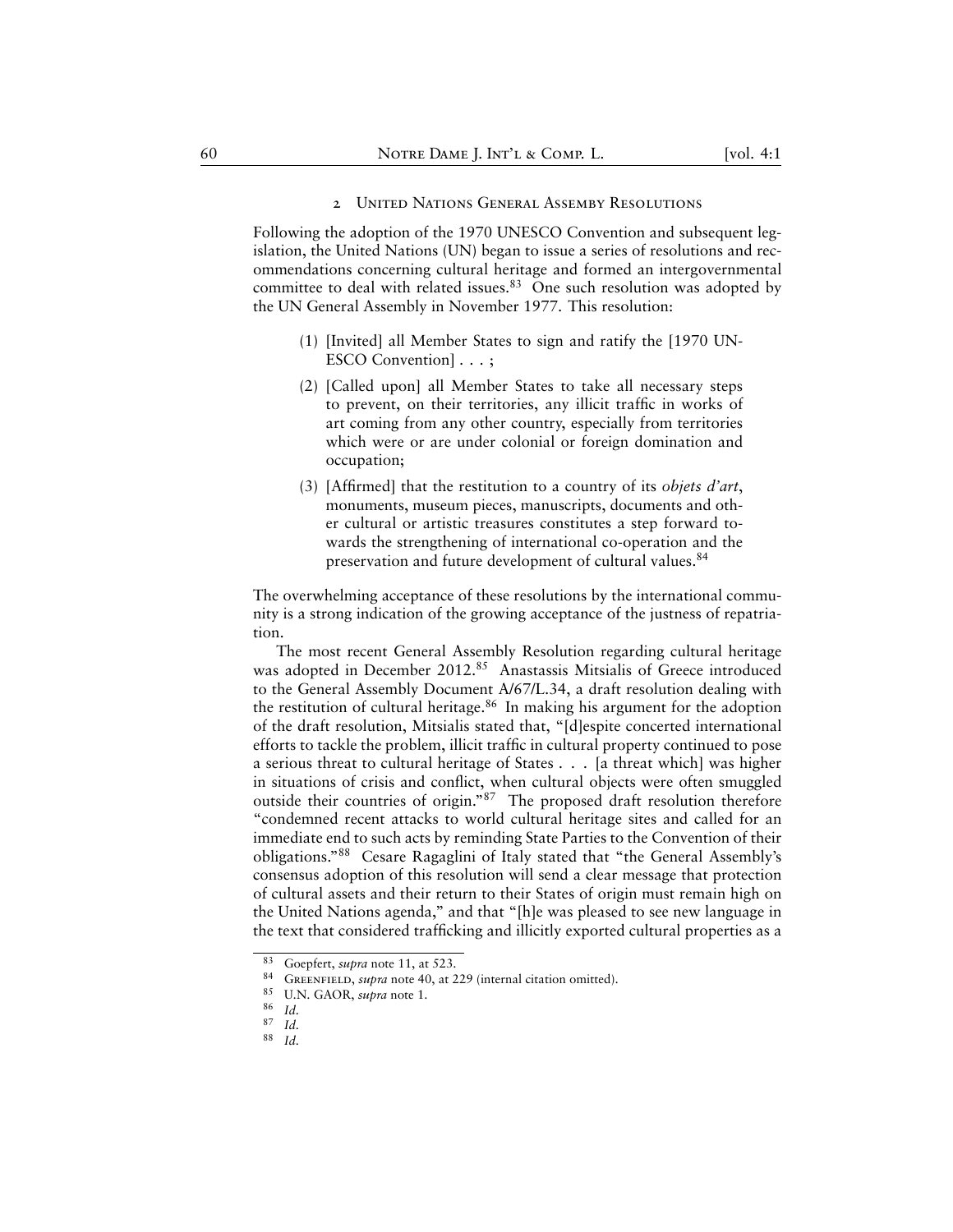'serious crime.' "<sup>89</sup> The draft resolution on the restoration of cultural heritage, calling "for the need to enhance international cooperation" to ensure the proper protection and repatriation of cultural antiquities was adopted without a vote on December 12, 2012.<sup>90</sup> Overall, these General Assembly Resolutions show the growing trend toward international preservation, protection, and repatriation of cultural heritage.

# IV CASE STUDIES

Many of the cases surrounding repatriation of cultural heritage deal with major museums around the world. A majority of the world's greatest museums are members of the International Council of Museums (ICOM) and therefore subscribe to the ICOM Code of Ethics. $91$  As members, these museums are required to enact policies against the looting of cultural artifacts and to prevent the acquisition of artifacts acquired through such means.<sup>92</sup> As of 2006, however, the Metropolitan Museum of Art in New York had "no written and published policy on acquisitions."<sup>93</sup> Consequently, this museum, as well as several other prominent museums throughout the world, has been party to many lawsuits involving repatriation requests for illegally acquired items of cultural heritage. This section shows several successful and unsuccessful repatriation attempts, as well as efforts to preserve and protect cultural heritage from looting and destruction.

#### SUCCESSFUL PROTECTION OR REPATRIATION OF CULTURAL HERITAGE

# 1 *Autocephalous Greek-Orthodox Church of Cyprus v. Goldberg and Feldman Fine Arts, Inc.*

"With 9,000 years of recorded civilization, Cyprus had an immense cultural heritage, with an obligation to protect and bequeath that heritage to future generations."<sup>94</sup> The Kanakaria mosaic of Cyprus, which was at issue in this case, is a colored glass depiction of a young Jesus Christ sitting in the lap of his mother, the Virgin Mary. The Eastern Orthodox Church sanctified the mosaic as a holy relic.<sup>95</sup> This culturally significant artifact has survived since the early sixth century A.D., yet it was put into jeopardy when war broke out between the Greek and Turkish Cypriots in the 1970s.<sup>96</sup> The struggle between these two ethnic groups ultimately led to the forcible removal of the mosaic by ax from the

 $\frac{89}{90}$  *Id.* 

*Id.* 

<sup>91</sup> Colin Renfrew, *Museum Acquisitions, Responsibilities for the Illicit Traffic in Antiquities*, *in* ARCHAEOLOGY, CULTURAL HERITAGE, AND THE ANTIQUITIES TRADE 247 (Neil Brodie et. al eds., 2006).

<sup>92</sup> *Id.*

<sup>93</sup> *Id.*

<sup>94</sup> U.N. GAOR, *supra* note 1.

<sup>95</sup> Autocephalous Greek-Orthodox Church of Cyprus v. Goldberg and Feldman Fine Arts, Inc., 917 F.2d 278, 279 (7th Cir. 1990).

<sup>96</sup> *Id.* at 280.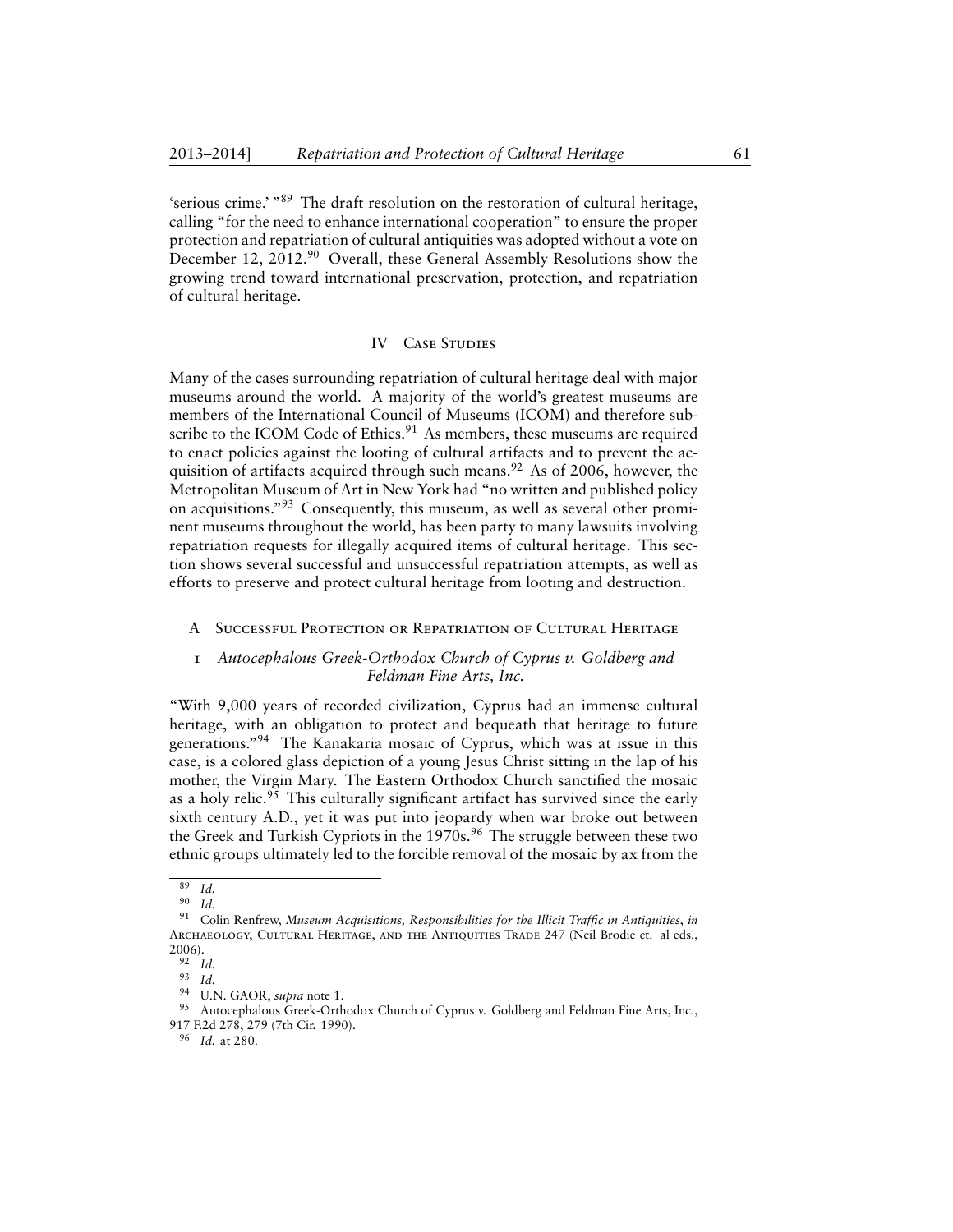Kankaria Church in Cyprus, a process that resulted in the mosaic being broken up into many pieces.<sup>97</sup>

Four of these pieces made their way into the hands of Peg Goldberg, an American art dealer with Goldberg and Feldman Fine Arts, Inc., while on a trip to the Netherlands in 1988.<sup>98</sup> The Dutch art dealer responsible for a great part of the transaction told Goldberg that the mosaics belonged to "a Turkish antiques dealer who had 'found' the mosaics in the rubble of an 'extinct' church in northern Cyprus."<sup>99</sup> The Republic of Cyprus subsequently learned of the acquisition of the mosaic pieces by Goldberg, which they had been actively seeking since the looting of the Kankaria Church. The government then immediately requested repatriation of the pieces, and when Goldberg refused, they brought suit against Goldberg for the return of the mosaics in the Southern District of Indiana.<sup>100</sup>

One important takeaway from the *Autocephalous* case is the Court's application of Indiana's discovery rule. Under this rule, "the statute of limitations commences to run from the date plaintiff knew or should have known that she suffered an injury or impingement."<sup>101</sup> Therefore, the Court determined that "Cyprus' cause of action did not accrue until Cyprus learned . . . that the mosaics were in Goldberg's possession in Indiana."<sup>102</sup> The Court further determined that "a necessary precondition to the application of the discovery rule" was that "Cyprus exercised due diligence in searching for the mosaics."<sup>103</sup> In so holding, the Court relied on principles from the famous property case of *O'Keeffe v. Snyder*, which held that "a plaintiff cannot be said to have 'discovered' his cause of action until he learns enough facts to form its basis, which must include the fact that the works are being held by another and who, or at least where, that 'other' is."<sup>104</sup> The Court ultimately found that "although the Republic of Cyprus may not have contacted all the organizations Goldberg in hindsight would require, it took substantial and meaningful steps, from the time it first learned of the disappearance of the mosaics, to locate and recover them." $105$ 

Cyprus also faced opposition in that Goldberg maintained that the Republic's case did not meet the requirements of an action for replevin under the relevant Indiana law. In order to sustain its action, Goldberg argued that Cyprus had to prove its "title or right to possession, that the property is unlawfully detained, and that the defendant wrongfully holds possession."<sup>106</sup> The Court found for Cyprus, however, concluding that:

1) the Kanakaria Church was and is owned by the Holy Archbish-

<sup>97</sup> *Id.* at 281.

*Id.* 

<sup>99</sup> *Id.* at 282.

<sup>100</sup> The Republic of Cyprus was joined in this suit by the Church of Cyprus.

<sup>101</sup> *Autocephalous*, 917 F.2d at 288.

<sup>102</sup> *Id.* at 289.

<sup>103</sup> *Id.*

<sup>104</sup> *Id.* at 289 (citing O'Keeffe v. Snyder, 416 A.2d 862, 869–70 (N.J. 1980)).

<sup>105</sup> *Id.* at 290.

<sup>106</sup> *Id.* (internal citation omitted).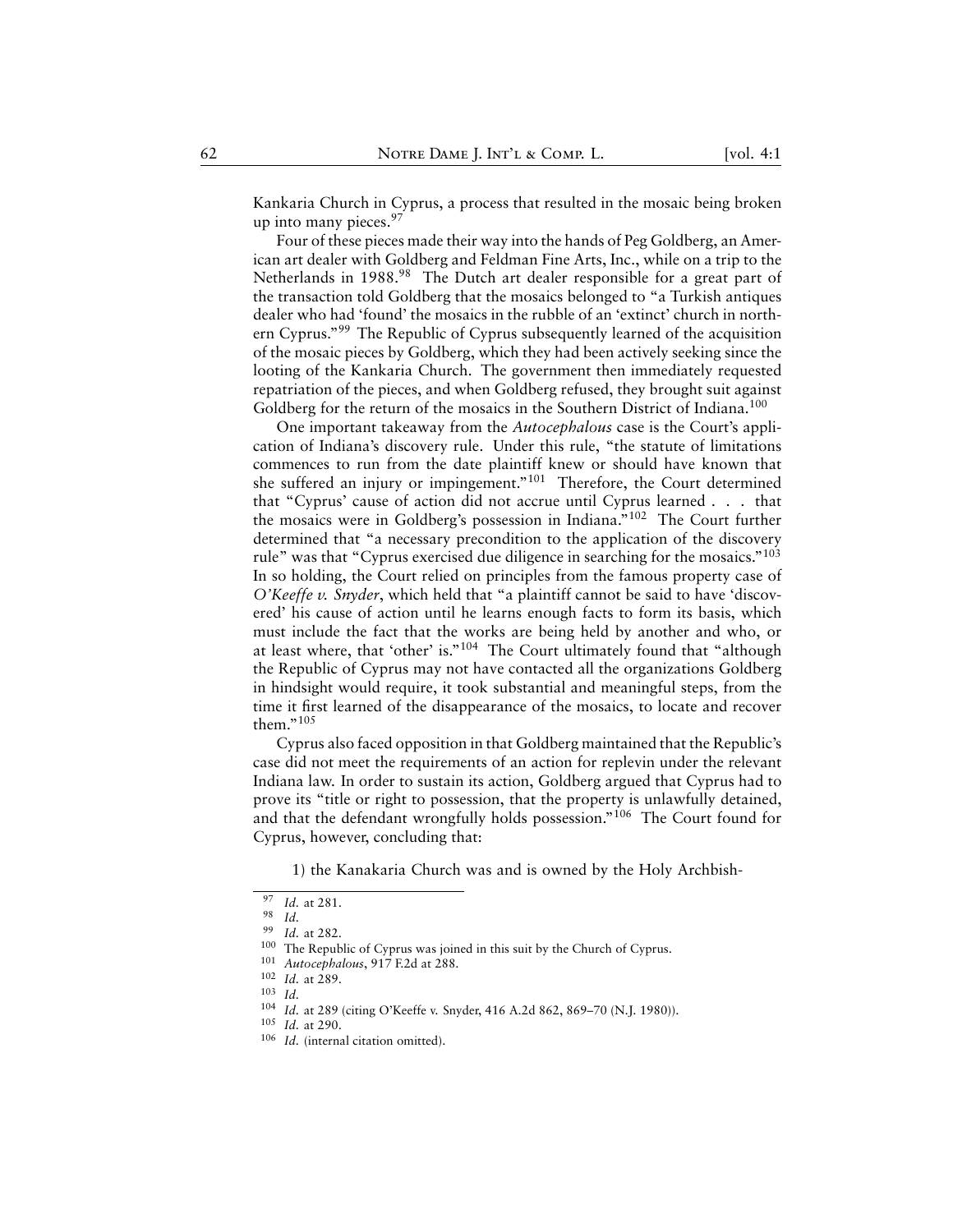opric of the Church of Cyprus . . . ; 2) the mosaics were removed from the Kanakaria Church without the authorization of the Church or the Republic . . . ; and 3) Goldberg, as an ultimate purchaser from a thief, has no valid claim of title or right to possession for the mosaics.<sup>107</sup>

This case is illustrative of one way in which American courts have treated suits for repatriation. It draws on the principles of the 1995 UNIDROIT Convention by not showing undue deference to the purchaser of an artifact at the expense of its rightful owner, and demonstrates how the principles of the 1970 UNESCO Convention and subsequent regulations have been adopted at the American domestic level.

#### 2 *McClain I* and *II*

Another set of cases that can be regarded as providing a guideline for repatriation cases in America is the *McClain* cases. These cases concerned the conviction of five defendants indicted under the National Stolen Property Act (NSPA), 18 U.S.C. §§ 2314, 2315 for conspiring to transport and receive pre-Colombian items of cultural heritage within the United States, which they knew to have been stolen.<sup>108</sup> The *McClain* doctrine derived from these cases has been instrumental in successful repatriation attempts by foreign countries against citizens of the United States.

The NSPA "prohibits the transportation in interstate or foreign commerce [of] any goods, . . . of the value of \$5,000 or more, with knowledge that such goods were stolen, converted or taken by fraud."<sup>109</sup> The artifacts at issue in *Mc-Clain*, which included "terra cotta figures and pottery, beads, and a few stucco pieces," had been "exported without a license or a permit from Mexico into the United States."<sup>110</sup> Although the lower court determined that the Mexican government had owned the artifacts for over seventy-two years, the Court in *McClain I* reversed this decision because it believed that a definition of the word "stolen" was necessary to "comport with the NSPA's purpose of protecting the owners of stolen property."<sup>111</sup>

The Court in *McClain I* distinguished "between varying types of governmental control over property within the borders of a state."<sup>112</sup> All property, the Court explained, falls within the state's police power, but this "power to regulate is not ownership."<sup>113</sup> A state may only acquire an ownership interest in property if it purchases that property or acquires it through other private means,

<sup>107</sup> *Id.* at 291.

<sup>108</sup> United States v. McClain (*McClain I*), 545 F.2d 988, 992 (5th Cir. 1977).

<sup>109</sup> *Id.* (internal citation omitted).

<sup>110</sup> *Id.*

<sup>111</sup> Adam Goldberg, Comment, *Reaffirming* McClain*: The National Stolen Property Act and the Abiding Trade in Looted Cultural Objects*, 53 UCLA L. Rev. 1031, 1040–41 (2006).

<sup>112</sup> *McClain I*, 545 F.2d at 1002.

<sup>113</sup> *Id.*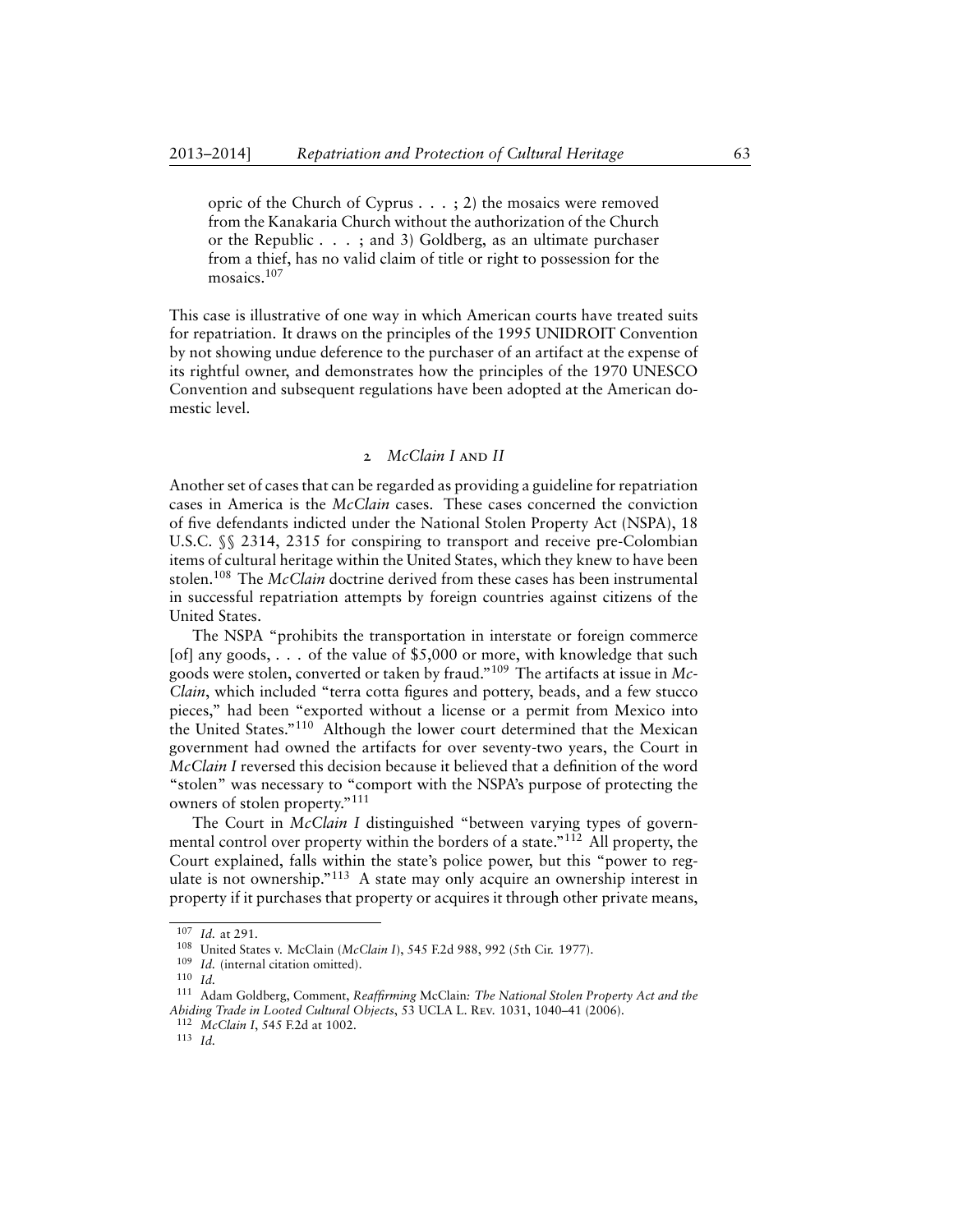or uses its sovereign powers to declare itself the owner.<sup>114</sup> It was therefore unclear to the Court whether the property had in fact been stolen from its rightful owners because the jury had made no factual finding concerning ownership.<sup>115</sup>

The defendants were re-convicted in *McClain II*, however, and together, these two cases "establish the core of [the] *McClain* Doctrine," that "taking possession of cultural objects in violation of foreign found-in the ground laws can give rise to criminal liability under the NSPA."<sup>116</sup> As the *Goldberg* Court has stated, however, "[f]oreign found-in-the-ground laws . . . are unenforceable in the United States unless they establish national ownership . . . of cultural objects . . . [which is] clear enough to provide adequate notice of their effect."<sup>117</sup> In addition, "contested cultural objects must originate from the territory of the nation claiming ownership; and any alleged theft must have occurred after the effective date of the relevant found-in-the-ground law."<sup>118</sup> Even with these qualifications, however, the *McClain* Doctrine stands as a positive tool which may be used by countries in repatriation attempts against American citizens.

#### 3 *The Republic of Turkey v. The Metropolitan Museum of Art*

Turkey is also a constant source country of stolen antiquities due to the great number of Greek and Roman artifacts present there. As of 2002, "[a]n estimated \$200 million in antiquities disappear yearly" from Turkey.<sup>119</sup> Turkey, then the Ottoman Empire, proclaimed by imperial decree in 1906, however, that it was the rightful owner of all of its antiquities.<sup>120</sup> This claim to ownership is solidified even further by Turkey's Law on the Protection of Cultural and Natural Antiquities of 1983, and its export control law of 1793.<sup>121</sup> Turkey's claim to ownership of the cultural heritage at issue in this case was therefore put forth in language that was clear and understandable by American citizens, thus comporting with the principles of the *McClain* Doctrine.

In 1990, Turkey successfully attained the repatriation of more than three hundred gold and silver artifacts from the Metropolitan Museum of Art.<sup>122</sup> This collection, known as the Lydian Hoard, had been "plundered from ancient burial tombs" and smuggled out of Turkey in the mid-1960s, sold to dealers, and then subsequently acquired by the Metropolitan Museum of Art.<sup>123</sup> The

 $\overline{114}$  *Id.* at 1002–03.

<sup>115</sup> *Id.* at 1003.

<sup>116</sup> Goldberg, *supra* note 111, at 1042.

<sup>117</sup> *Id.*

<sup>118</sup> *Id.*

<sup>119</sup> Sue J. Park, Comment, *The Cultural Property Regime in Italy: An Industrialized Source Nation's Difficulties in Retaining and Recovering its Antiquities*, 23 U. Pa. J. Int'l Econ. L. 931, 943 (2002).

<sup>120</sup> This is the kind of "found-in-the-ground" law required by the *McClain* Doctrine; Park, *supra* note 119, at 943.

<sup>121</sup> *Id.* at 943–44.

<sup>122</sup> Republic of Turkey v. Metropolitan Museum of Art, 762 F. Supp. 44 (S.D.N.Y. 1990).

<sup>123</sup> Press Release, Herrick, Feinstein, Turkey's Lawsuit Against Metropolitan Museum of Art Ends With Return of Lydian Hoard Antiquities to Turkey 2 (2012) (on file with author), *available at* <http://www.herrick.com/siteFiles/News/94F46F571AA38025A4D3343547A8B65F.pdf>.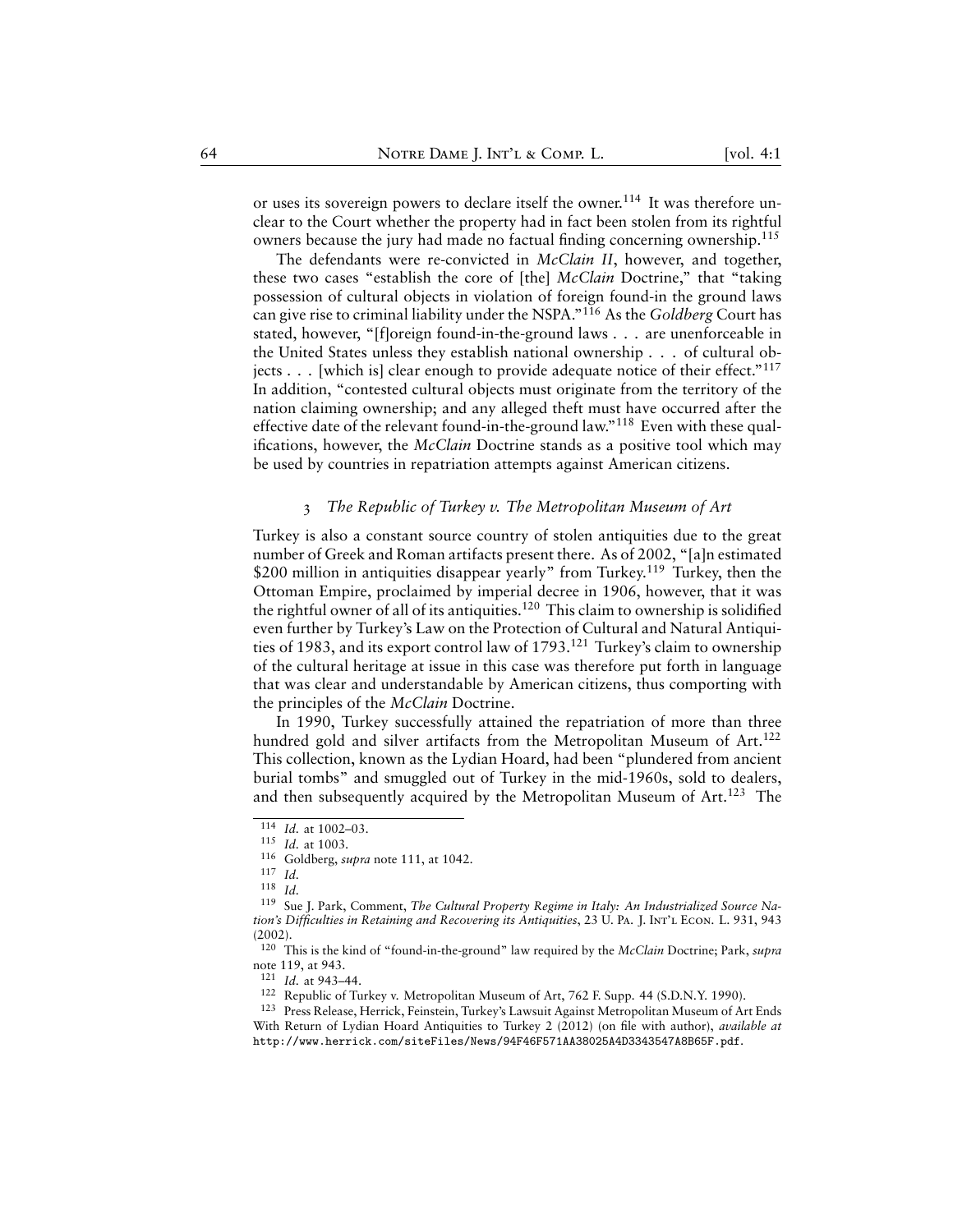Lydian Hoard represents "the largest and most complete collection of objects of the Lydian civilization," and is instrumental in understanding the people and culture of that era in Turkey's history.<sup>124</sup>

The Lydian Hoard was first displayed by the Metropolitan Museum in 1984, and it was at this time that Turkey was able to "identify the Hoard . . . [and] demand<sup>[]</sup> its return."<sup>125</sup> The museum refused to return the items, however, prompting Turkey to file suit in 1987.<sup>126</sup> The evidence accumulated by Turkey "clearly indicated that the Lydian Hoard had been taken from a Turkish tomb . . . [and] that the Museum knew that the antiquities had been illegally excavated and smuggled out of Turkey."<sup>127</sup> This "overwhelming evidence shifted the balance in Turkey's favor and ultimately led to the return of the Lydian Hoard."<sup>128</sup> Harry I. Rand of the New York law firm Herrick, Feinstein, which represented Turkey in this suit, stated that "the Metropolitan's return of the Lydian Hoard to Turkey represents a monumental step in establishing the rights of all nations to protection of their artistic and cultural property from the ravages of plunderers and international traffickers in stolen art."<sup>129</sup> The return of this cultural heritage "will afford the Turkish people, as well as archaeologists and other scholars, a heretofore unavailable resource for the study and appreciation of the Lydian civilization."<sup>130</sup>

# B Unsuccessful Attempts at Repatriation and Protection of Cultural Heritage

# 1 The Bamiyan Buddhas

The circumstances surrounding the destruction of the Bamiyan Buddhas in Afghanistan by the Taliban in 2001 "provides strong evidence of an international norm in favor of cultural heritage preservation."<sup>131</sup> "On February 26, 2001, the Taliban's Supreme Ruler, Mullah Mohammad Omar, issued a decree ordering the destruction of all statues in Afghanistan," because they did not conform to principles of Islamic law.<sup>132</sup> The Bamiyan Buddhas, considered to be "rare examples of monumental Buddhist sculpture" due to their "massive size[,] . .

. [and] religious, historic, and artistic significance," had existed in Afghanistan since the fifth century and were part of the landscape, having been carved into the Bamiyan cliffs.<sup>133</sup> These statues were culturally significant not only as Buddhist symbols and as "an important pilgrimage destination for Buddhist monks," but also as the site of an important stopping point along the Silk Road, symbol-

<sup>124</sup> *Id.* at 3.

<sup>125</sup> *Id.* at 2.

<sup>126</sup> *Id.*

<sup>127</sup> Park, *supra* note 119, at 946.

<sup>128</sup> Press Release, *supra* note 123, at 2.

<sup>129</sup> *Id.* at 3.

<sup>130</sup> *Id.*

<sup>131</sup> Wangkeo, *supra* note 4, at 243.

<sup>132</sup> *Id.* at 245.

<sup>133</sup> *Id.* at 246.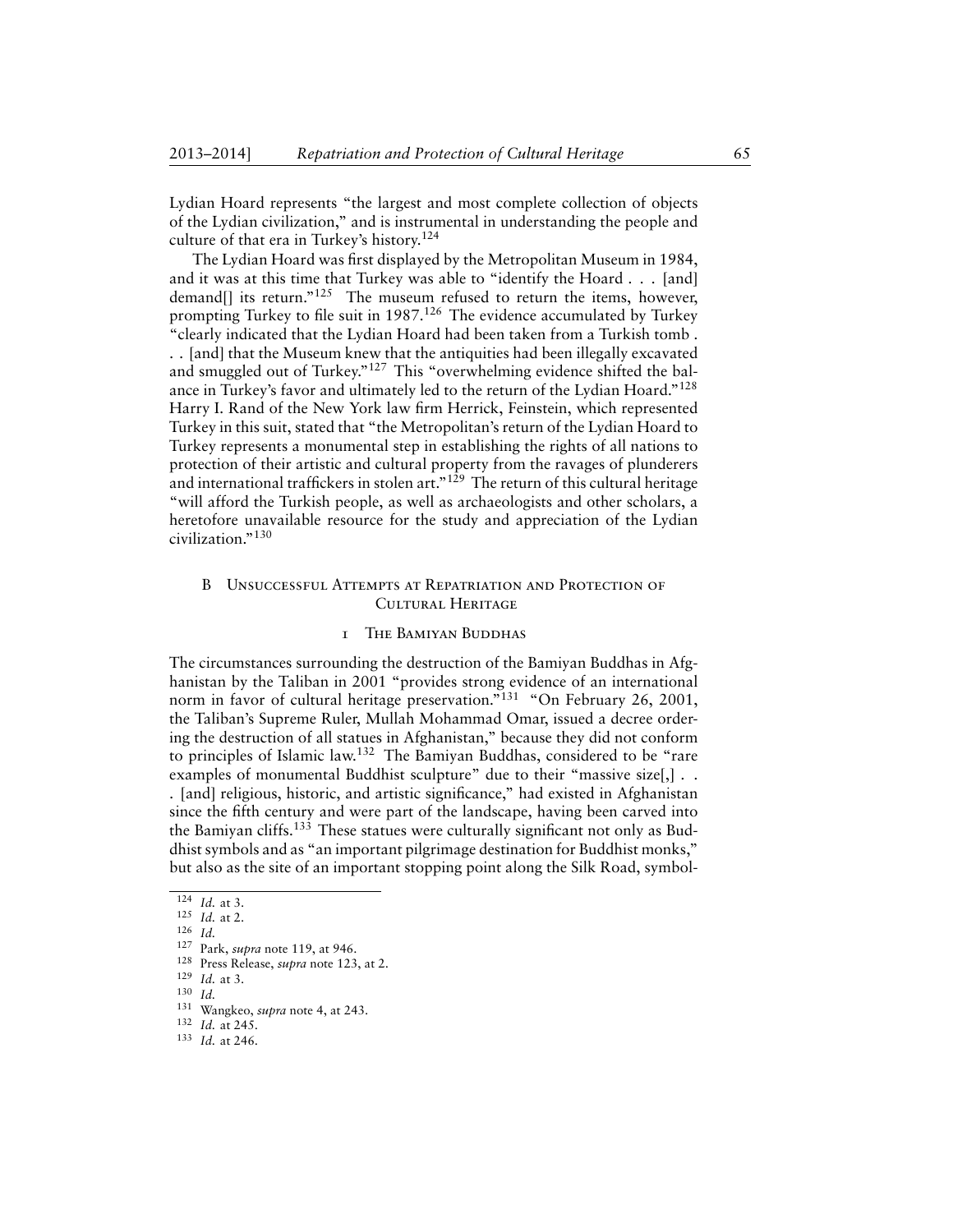izing "the country's rich commercial history."<sup>134</sup> In addition, the statues were artistically and aesthetically significant because they "presented a unique blend of Central Asian, Indian, and Hellenistic influences."<sup>135</sup> Despite the universal global uproar at the prospect of the Buddhas' destruction, which flooded in from states, individuals, international and regional organizations, the Taliban "proclaimed [that] the edict . . . [was] irreversible" and the Bamiyan Buddhas were ultimately destroyed.<sup>136</sup>

The destruction of the Bamiyan Buddhas demonstrated that in some situations, the lack of a solid enforcement mechanism for rules of international law can be truly devastating. The Taliban chose not to follow the dictates of the UNIDROIT, 1970 UNESCO, or the Hague Conventions, or any other international mechanism put in place to stop destruction of cultural heritage. There was little that could be done to stop them because they were unmoved by public censure and decreased international relations. There is one positive message that can be gleaned from this case, however. It was apparent throughout the entire situation that the majority of the international community opposed the destruction of the Bamiyan Buddhas and the Taliban's thwarting of international cultural heritage law. The negative attention received by the Taliban for its actions is sure to deter other countries, especially those who rely on friendly and cooperative international relations to survive and succeed in the international arena, from following the Taliban's example.

#### 2 *Peru v. Johnson*

In 1989, the Government of Peru claimed that it was "the legal owner of eightynine artifacts . . . seized by the United States Customs Service."<sup>137</sup> The Court in this case acknowledged that the smuggling and selling of "many priceless and beautiful Pre-Columbian artifacts excavated from historical monuments" in Peru was "destructive of a major segment of the cultural heritage of Peru."<sup>138</sup> The Court further stated that Peru was "entitled to the support of the courts of the United States in its determination to prevent further looting of its patrimony."<sup>139</sup> In this way, the United States Judiciary showed once again its acceptance and dedication to the principles of the 1970 UNESCO Convention by making its courts available to foreign countries with repatriation claims.

Despite the Court's willingness to hear Peru's claim, and its belief in the importance of the repatriation of cultural heritage, the Court in *Peru v. Johnson* found that "[t]he plaintiff ha[d] no direct evidence that any of the subject items came from" modern day Peru.<sup>140</sup> This was due to the fact that the "Peruvian Pre Columbian culture spanned not only modern day Peru, but also areas that

 $\overline{134}$  *Id.* 

<sup>135</sup> *Id.*

<sup>136</sup> *Id.* at 249.

<sup>137</sup> Peru v. Johnson, 720 F. Supp. 810, 811 (C.D. Cal. 1989).

<sup>138</sup> *Id.*

<sup>139</sup> *Id.* at 811–12.

<sup>140</sup> *Id.* at 812.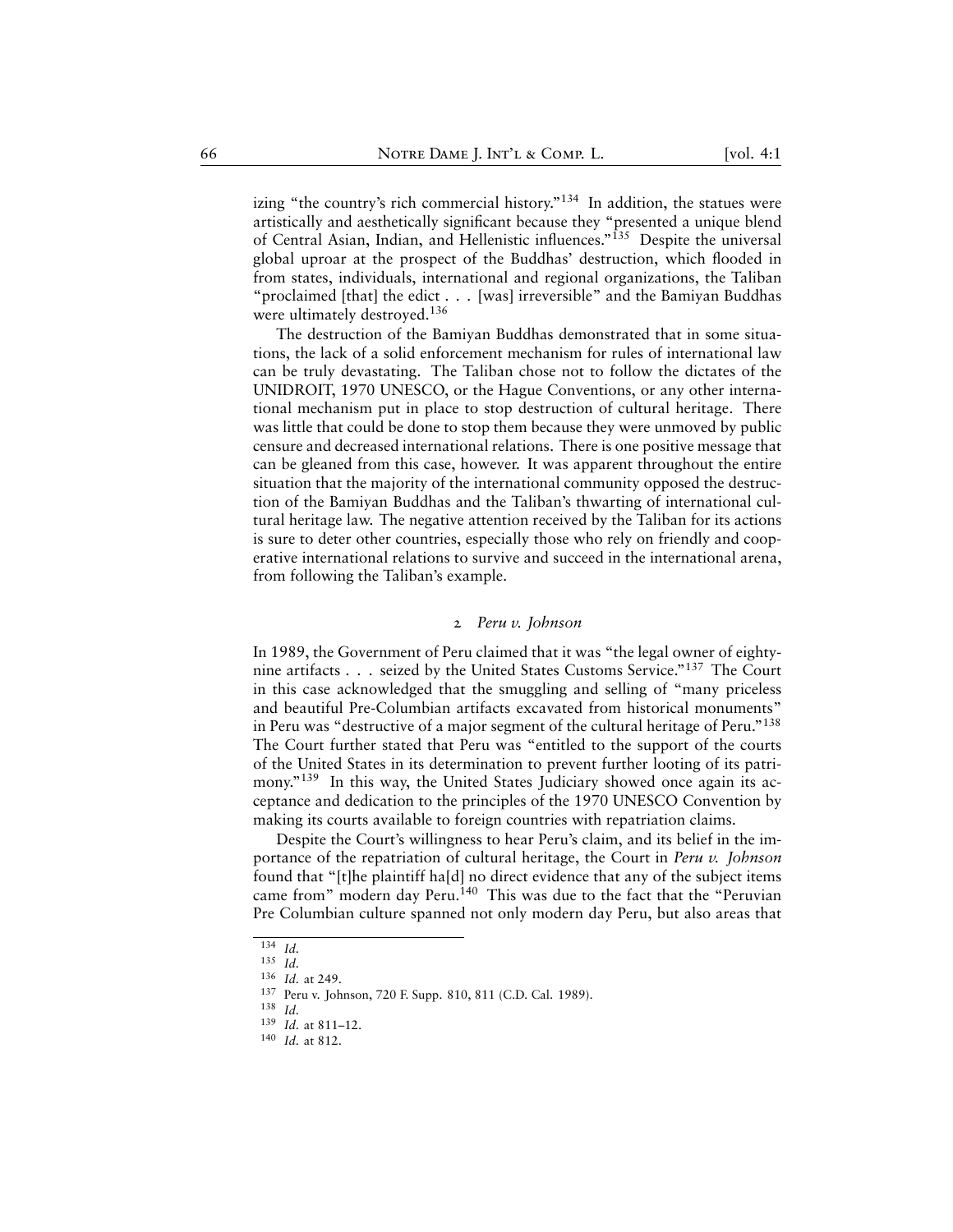are now within the borders of Bolivia and Ecuador."<sup>141</sup> In addition, the Court stated that "[e]ven if it were to be assumed that the artifacts came from Peru, in order for the plaintiff to recover them, *it must prove that the Government of Peru was the legal owner at the time of their removal from that country.*" 142 Therefore, citing the rule of *McClain*, <sup>143</sup> that "[t]he state comes to own property only when it acquires such property in the general manner by which private persons come to own property, or when it declares itself the owner," <sup>144</sup> and that the state must "express[] . . . [this] view with sufficient clarity to survive translation into terms understandable by and binding upon American citizens,"<sup>145</sup> the Court held that Peru was not able to recover the artifacts in question.

#### V Emerging Country Concerns

# A Nigeria

The year 2012 saw two instances of stolen cultural artifacts that should be returned to their rightful home in Nigeria. Eleven items of Nigerian cultural heritage were returned to Nigerian officials in a repatriation ceremony on July 26, 2012 at the Homeland Security Investigation Offices (HSI) in Manhattan.<sup>146</sup> The repatriated items were artifacts of the Nok culture, which existed around 2,000 years ago in what is now Nigeria.<sup>147</sup> The Nok culture, which lasted approximately 500 years, "disappeared under unknown circumstances."<sup>148</sup> Nok artifacts are therefore "among the oldest sculptures in West Africa."<sup>149</sup> One reason that Nok artifacts are so desired and culturally significant is their distinctive artistry.<sup>150</sup> Nok art is quite unique, and "depicts humans and animals with distinctive elongated features and a characteristic bronze/orange tinge—a colour typical of terracotta 'fired clay' pieces."<sup>151</sup> The cultural significance of these items is even greater because they were "the forerunners to styles utilized

<sup>151</sup> *Id.*

<sup>141</sup> *Id.*

<sup>142</sup> *Id.* (emphasis added).

<sup>143</sup> United States v. McClain (*McClain I*), 545 F.2d 988 (5th Cir. 1977).

<sup>144</sup> Peru v. Johnson, 720 F. Supp. at 814 (citing *McClain I*, 545 F.2d at 1002).

<sup>145</sup> *Id.* (citing United States v. McClain (*McClain II*), 593 F.2d 658, 670 (5th Cir. 1979)).

<sup>146</sup> Wynne Parry, *Ancient Statues Smuggled from Nigeria Being Returned Home*, MSNBC-News.com (July 26, 2012), [http://www.msnbc.msn.com/id/48346178/ns/technology\\_](http://www.msnbc.msn.com/id/48346178/ns/technology_and_science-science/t/ancient-statues-smuggled-nigeria-being-returned-home/#.UPzEVyfgCSo) [and\\_science-science/t/ancient-statues-smuggled-nigeria-being-returned-home/#.](http://www.msnbc.msn.com/id/48346178/ns/technology_and_science-science/t/ancient-statues-smuggled-nigeria-being-returned-home/#.UPzEVyfgCSo) [UPzEVyfgCSo](http://www.msnbc.msn.com/id/48346178/ns/technology_and_science-science/t/ancient-statues-smuggled-nigeria-being-returned-home/#.UPzEVyfgCSo); *U.S. Returns Stolen Nok Artifacts to Nigeria in New York Ceremony*, African Quarters (July 27, 2012), [http://www.africanquarters.com/index.php/sports/item/2840](http://www.africanquarters.com/index.php/sports/item/2840-us-returns-stolen-nok-artifacts-to-nigeria-in-new-york-ceremony.html) [us-returns-stolen-nok-artifacts-to-nigeria-in-new-york-ceremony.html](http://www.africanquarters.com/index.php/sports/item/2840-us-returns-stolen-nok-artifacts-to-nigeria-in-new-york-ceremony.html); *see also HSI returns stolen and looted antiquities to Nigeria*, ICE.gov (July 26, 2012), <http://www.ice.gov/news/releases/1207/120726newyork.htm>.

<sup>&</sup>lt;sup>147</sup> The US Returns Smuggled Ancient Artifacts Back to Nigeria, CONNECTNIGERIA.COM (July 31, 2012), [http://connectnigeria.com/articles/2012/07/31/the-us-returns-smuggled](http://connectnigeria.com/articles/2012/07/31/the-us-returns-smuggled-ancient-artifacts-back-to-nigeria/)[ancient-artifacts-back-to-nigeria/](http://connectnigeria.com/articles/2012/07/31/the-us-returns-smuggled-ancient-artifacts-back-to-nigeria/).

<sup>148</sup> *Id.*

<sup>149</sup> *U.S. Returns Stolen Nok Artifacts to Nigeria in New York Ceremony*, *supra* note 146.

<sup>150</sup> *The US Returns Smuggled Ancient Artifacts Back to Nigeria*, *supra* note 146.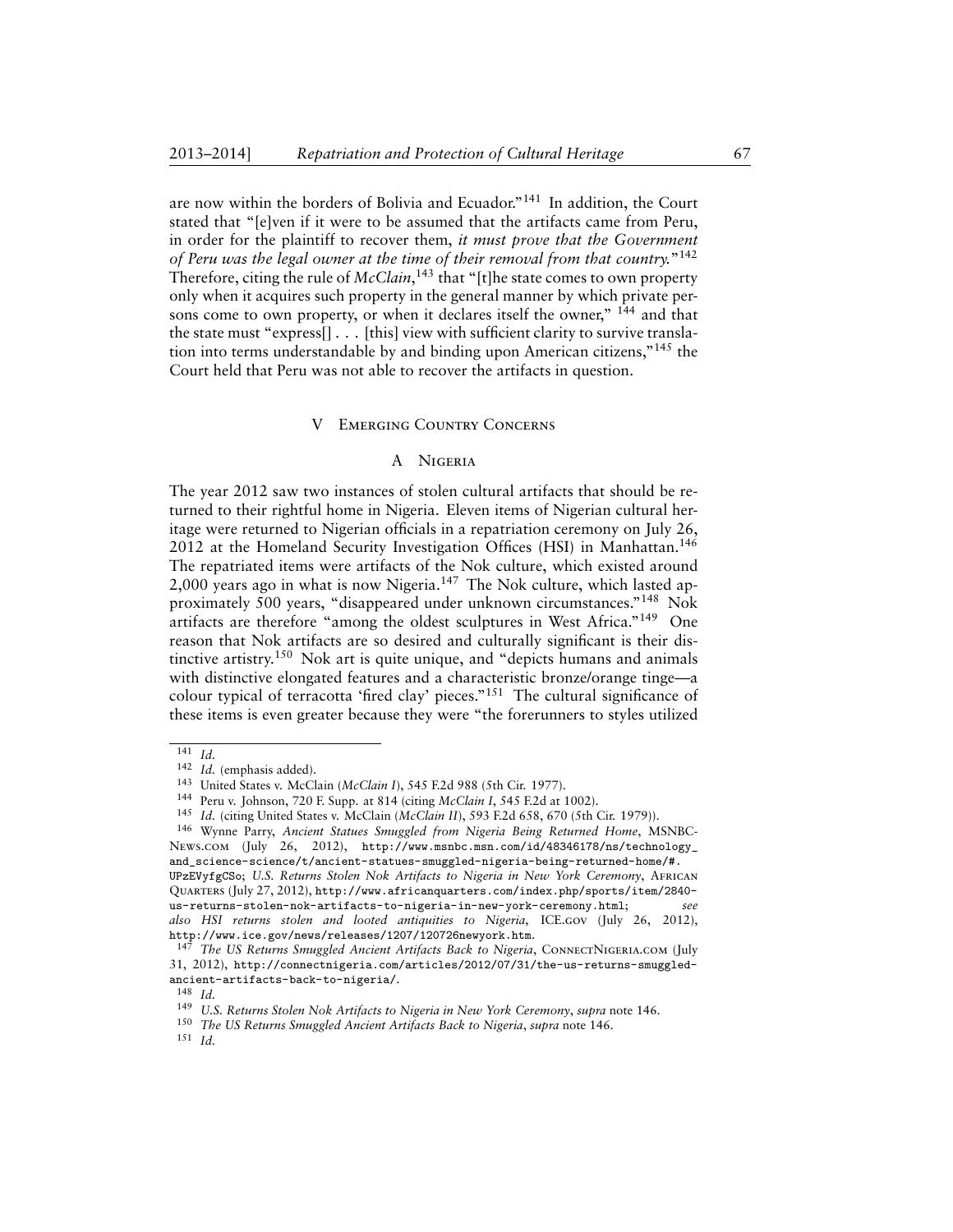by later African culture in the area."<sup>152</sup>

Nigeria has enacted laws prohibiting the illegal exportation of Nok cultural artifacts, in large part due to their cultural significance.<sup>153</sup> "In 1979, the Nigerian National Commission for Museums and Monuments passed 'Decree No. 77, terracottas,' states that only accredited agents in Nigeria may buy or sell antiquities."<sup>154</sup> These laws have not stopped the illegal exportation of Nigerian cultural heritage, however, and "in the 1990s, so many reached the European art market" that the value of such items decreased significantly due to an excess of supply.<sup>155</sup>

The recently returned Nok artifacts were discovered during a routine inspection by French customs officers at Charles de Gaulle Airport in Paris.<sup>156</sup> Although unable to seize the items themselves, the French officials alerted HSI and U.S. Customs and Border Protection officers, who seized the artifacts when they entered the country at John F. Kennedy Airport in New York.<sup>157</sup> One issue surrounding the case was that it took two years for the artifacts to be returned to the rightful owners. This was due in large part to the authentication process in place in the United States. "In determining the rightful owners of the artifacts, the American officials sought assistance from French authorities, the Louvre in Paris, Interpol and the International Council of Museums, [and] HSI special agents."<sup>158</sup> Although lengthy, these authentication procedures have helped to ensure that stolen antiquities are returned to their rightful owners. In fact, "[s]ince 2007, HSI has repatriated more than 2,500 items to more than 23 countries," including a 3,000 year old Egyptian coffin returned in 2010.<sup>159</sup>

Although the case of the Nok sculptures was solved in Nigeria's favor, there is another fight over Nigerian cultural heritage that is still ongoing. According to "Umogbai Theophilus, the curator for Nigeria's National Museum in Benin City . . . Nigerians have been petitioning for the return of their ancient art works for decades, but most of it remains at large."<sup>160</sup> In June 2012, officials of Nigeria's National Commission for Museums and Monuments (the Commission) demanded the return of thirty-two artifacts of the Benin Kingdom, located in what is now Southern Nigeria,<sup>161</sup> which had been recently acquired by the Museum of Fine Arts Boston.<sup>162</sup> This was a significant donation to the mu-

<sup>&</sup>lt;sup>152</sup> *Who Stole Nigerian Artifacts Returned by US? NIGERIAN VILLAGE SQUARE (July 28, 2012),* [http://www.nigeriavillagesquare.com/newsflash/who-stole-nigerian-artifacts](http://www.nigeriavillagesquare.com/newsflash/who-stole-nigerian-artifacts-returned-by-us.html)[returned-by-us.html](http://www.nigeriavillagesquare.com/newsflash/who-stole-nigerian-artifacts-returned-by-us.html).

<sup>153</sup> Parry, *supra* note 146.

<sup>154</sup> *HSI returns stolen and looted antiquities to Nigeria*, *supra* note 146.

<sup>155</sup> Parry, *supra* note 146.

<sup>156</sup> *Id.*

<sup>157</sup> Parry, *supra* note 146; *Who Stole Nigerian Artifacts Returned by US?*, *supra* note 152.

<sup>158</sup> *Who Stole Nigerian Artifacts Returned by US?*, *supra* note 152.

<sup>159</sup> *Id.*

<sup>&</sup>lt;sup>160</sup> Heather Murdock, Nigeria to the World: Give Us Our Art Back!, GLOBAL POST (Jan. 3, 2013), [http://www.globalpost.com/dispatch/news/regions/africa/nigeria/](http://www.globalpost.com/dispatch/news/regions/africa/nigeria/130102/nigeria-benin-colonialism-stolen-art-boston-museum-fine-arts) [130102/nigeria-benin-colonialism-stolen-art-boston-museum-fine-arts](http://www.globalpost.com/dispatch/news/regions/africa/nigeria/130102/nigeria-benin-colonialism-stolen-art-boston-museum-fine-arts).

<sup>&</sup>lt;sup>161</sup> The Kingdom of Benin should not be confused with the country of Benin, formerly known as Dahomey, located in western Africa.

<sup>162</sup> *Nigeria Demands Return of Stolen Artifacts*, Business Day (July 19, 2012), [http://www.](http://www.businessdayonline.com/NG/index.php/art-a-life/41483-nigeria-demands-return-of-stolen-artifacts)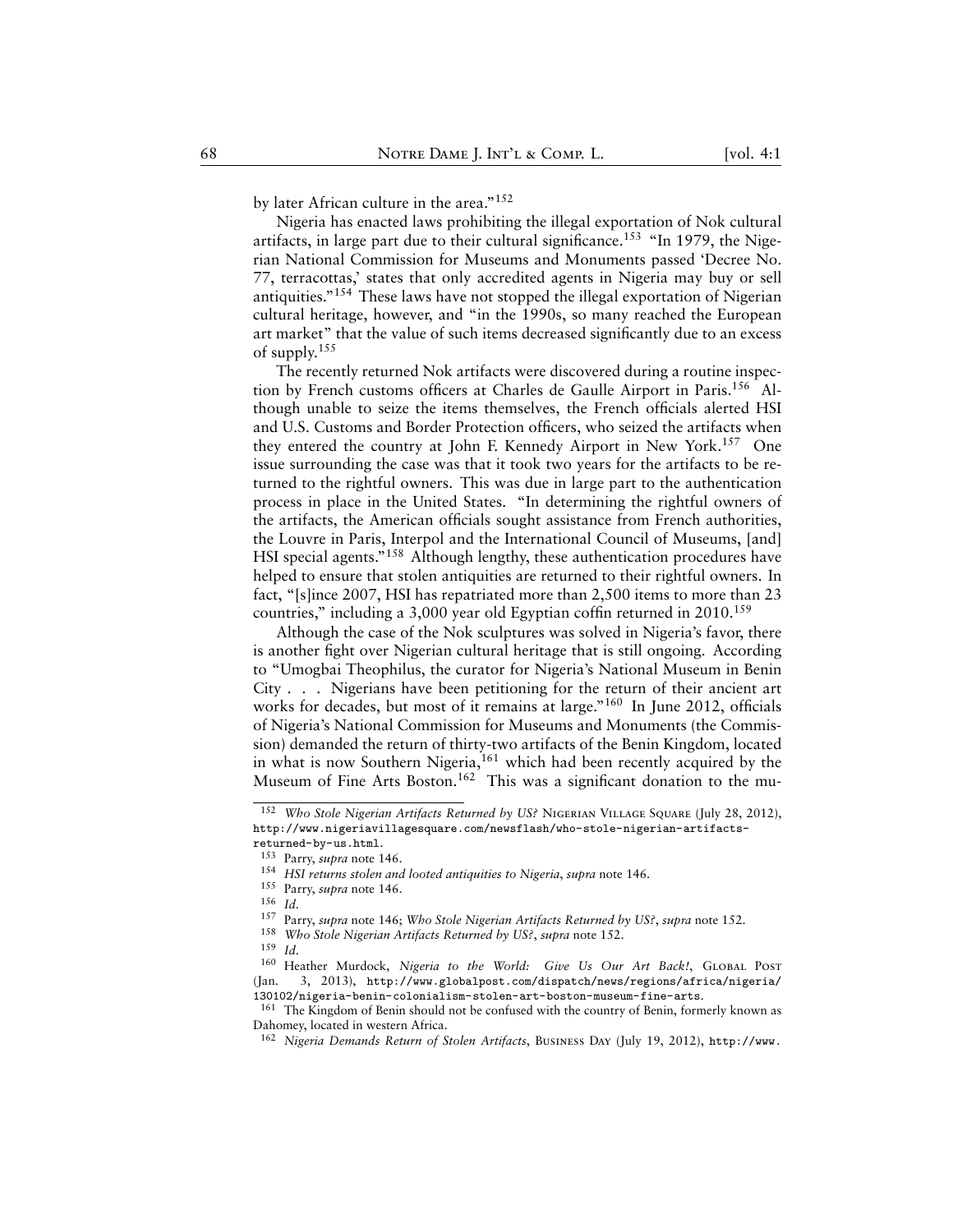[seum, for up until that event, "the museum had only owned a single piece from](http://www.businessdayonline.com/NG/index.php/art-a-life/41483-nigeria-demands-return-of-stolen-artifacts) [Benin," even though its Africa exhibit had been in existence for over twenty](http://www.businessdayonline.com/NG/index.php/art-a-life/41483-nigeria-demands-return-of-stolen-artifacts) [years.](http://www.businessdayonline.com/NG/index.php/art-a-life/41483-nigeria-demands-return-of-stolen-artifacts)<sup>163</sup>

[Benin pieces are particularly prized among museums due to "their sharp de](http://www.businessdayonline.com/NG/index.php/art-a-life/41483-nigeria-demands-return-of-stolen-artifacts)tail and scarcity." $164$  [This, however, is also, one of the main reasons why they](http://www.businessdayonline.com/NG/index.php/art-a-life/41483-nigeria-demands-return-of-stolen-artifacts) [are of such cultural significance to the Nigerian people. Mallam Yusuf Abdallah](http://www.businessdayonline.com/NG/index.php/art-a-life/41483-nigeria-demands-return-of-stolen-artifacts) [Usman, the Director-General of the Commission, has asserted that these artifacts](http://www.businessdayonline.com/NG/index.php/art-a-life/41483-nigeria-demands-return-of-stolen-artifacts) [were looted during the Benin Massacre of 1897, and are integral to the history](http://www.businessdayonline.com/NG/index.php/art-a-life/41483-nigeria-demands-return-of-stolen-artifacts) of Nigeria's people.<sup>165</sup> [Usman therefore demanded that MFAB return the items](http://www.businessdayonline.com/NG/index.php/art-a-life/41483-nigeria-demands-return-of-stolen-artifacts) [immediately.](http://www.businessdayonline.com/NG/index.php/art-a-life/41483-nigeria-demands-return-of-stolen-artifacts)

[Although the exact facts of the Benin Massacre are often debated, the general](http://www.businessdayonline.com/NG/index.php/art-a-life/41483-nigeria-demands-return-of-stolen-artifacts) [circumstances were as follows: As the colonial empires in Europe "competed for](http://www.businessdayonline.com/NG/index.php/art-a-life/41483-nigeria-demands-return-of-stolen-artifacts) [African resources" in the late 19th Century, "the Benin Oba \[king\] enacted trade](http://www.businessdayonline.com/NG/index.php/art-a-life/41483-nigeria-demands-return-of-stolen-artifacts) [embargos against the British who were growing more powerful in the region."](http://www.businessdayonline.com/NG/index.php/art-a-life/41483-nigeria-demands-return-of-stolen-artifacts)<sup>166</sup> [British forces were dispatched to the Benin Kingdom in response to this action,](http://www.businessdayonline.com/NG/index.php/art-a-life/41483-nigeria-demands-return-of-stolen-artifacts) [presumably to attack the city and depose the king.](http://www.businessdayonline.com/NG/index.php/art-a-life/41483-nigeria-demands-return-of-stolen-artifacts)<sup>167</sup> While on their way to [the capital, however, the British forces were attacked and slaughtered, prompt](http://www.businessdayonline.com/NG/index.php/art-a-life/41483-nigeria-demands-return-of-stolen-artifacts)[ing the British government to retaliate with the Punitive Expedition of 1897.](http://www.businessdayonline.com/NG/index.php/art-a-life/41483-nigeria-demands-return-of-stolen-artifacts)<sup>168</sup> [Also called the Benin Massacre, the Punitive Expedition destroyed the capital,](http://www.businessdayonline.com/NG/index.php/art-a-life/41483-nigeria-demands-return-of-stolen-artifacts) ["trashed the palace, overthrew the Oba and forced him into exile. Most of the](http://www.businessdayonline.com/NG/index.php/art-a-life/41483-nigeria-demands-return-of-stolen-artifacts) [more than 4,000 pieces of art in the palace were looted."](http://www.businessdayonline.com/NG/index.php/art-a-life/41483-nigeria-demands-return-of-stolen-artifacts)<sup>169</sup> Although "most [of the plunder was retained by the expedition . . . about 2,500 religious ar](http://www.businessdayonline.com/NG/index.php/art-a-life/41483-nigeria-demands-return-of-stolen-artifacts)[tifacts, Benin visual history, mnemonics and artworks were sent to England,"](http://www.businessdayonline.com/NG/index.php/art-a-life/41483-nigeria-demands-return-of-stolen-artifacts) [where they were either auctioned off to pay for the cost of the expedition or](http://www.businessdayonline.com/NG/index.php/art-a-life/41483-nigeria-demands-return-of-stolen-artifacts) [were put on display in British museums.](http://www.businessdayonline.com/NG/index.php/art-a-life/41483-nigeria-demands-return-of-stolen-artifacts)<sup>170</sup> The Oba's palace and much of the [surrounding area was then devastatingly destroyed by fire.](http://www.businessdayonline.com/NG/index.php/art-a-life/41483-nigeria-demands-return-of-stolen-artifacts)<sup>171</sup> Although the Oba [was reinstated in 1913, and the old palace was subsequently restored, there is](http://www.businessdayonline.com/NG/index.php/art-a-life/41483-nigeria-demands-return-of-stolen-artifacts) [still very little left in Nigeria to commemorate this kingdom, which dated back](http://www.businessdayonline.com/NG/index.php/art-a-life/41483-nigeria-demands-return-of-stolen-artifacts) [to the thirteenth century and remained prosperous for several centuries.](http://www.businessdayonline.com/NG/index.php/art-a-life/41483-nigeria-demands-return-of-stolen-artifacts)<sup>172</sup>

[The items of cultural heritage in question are incredibly important to the](http://www.businessdayonline.com/NG/index.php/art-a-life/41483-nigeria-demands-return-of-stolen-artifacts) [Nigerian people because "the works give a realistic view of West African history](http://www.businessdayonline.com/NG/index.php/art-a-life/41483-nigeria-demands-return-of-stolen-artifacts)

[businessdayonline.com/NG/index.php/art-a-life/41483-nigeria-demands-return-of](http://www.businessdayonline.com/NG/index.php/art-a-life/41483-nigeria-demands-return-of-stolen-artifacts)[stolen-artifacts](http://www.businessdayonline.com/NG/index.php/art-a-life/41483-nigeria-demands-return-of-stolen-artifacts); Mohammed Shehu, *Nigeria Demands Return of Stolen Benin Artefacts From U.S.*, All Africa (July 19, 2012), <http://allafrica.com/stories/201207190121.html>.

<sup>&</sup>lt;sup>163</sup> Museum of Fine Arts Boston Receives Monumental Boost to African Art Collection, HUFFington Post (June 29, 2012), [http://www.huffingtonpost.com/2012/06/29/boston-museum-](http://www.huffingtonpost.com/2012/06/29/boston-museum-of-fine-art_n_1637819.html)

[of-fine-art\\_n\\_1637819.html](http://www.huffingtonpost.com/2012/06/29/boston-museum-of-fine-art_n_1637819.html). <sup>164</sup> *Id.*

<sup>165</sup> *Nigeria Demands Return of Stolen Artifacts*, *supra* note 162.

<sup>166</sup> Murdock, *supra* note 160.

<sup>167</sup> Chika Okeke, *Nigerian, American Museums Lock Horns Over 'Stolen' Artifacts*, All Africa, (July 15, 2012), <http://allafrica.com/stories/201207150161.html>.

<sup>168</sup> *Robert Owen Lehman Collection*, Museum of Fine Arts Boston, [http://www.mfa.org/](http://www.mfa.org/give/gifts-art/Lehman-Collection) [give/gifts-art/Lehman-Collection](http://www.mfa.org/give/gifts-art/Lehman-Collection) (last visited January 28, 2013).

<sup>169</sup> Okeke, *supra* note 167; *see also* Murdock, *supra* note 160.

<sup>170</sup> Okeke, *supra* note 167.

<sup>171</sup> Murdock, *supra* note 160.

<sup>172</sup> *Robert Owen Lehman Collection*, *supra* note 168; Greenfield, *supra* note 40, at 124.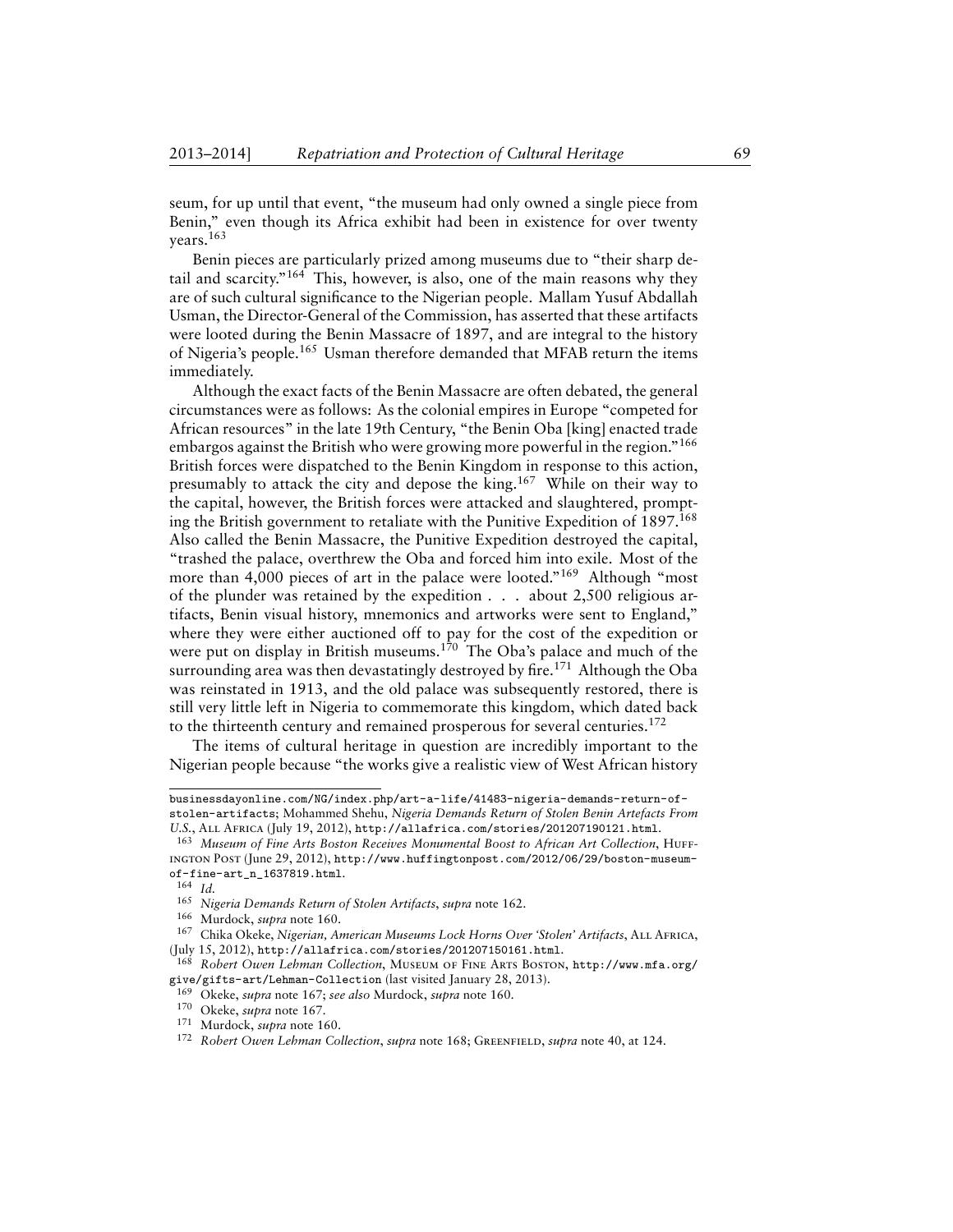through its people's own traditional artwork. Metalworking was a key component of the King's court during Benin reign, and Benin people were especially fond of working with brass, which symbolized the continuity of kinship because its resistance to corrosion."<sup>173</sup> One hundred sixty bronze heads were reportedly taken from Nigeria during the Punitive Expedition.<sup>174</sup> These bronzes served as the "Benin equivalent to chronological records," with each head representing a former Oba thus "record[ing] a dynasty back to the twelfth century."<sup>175</sup>

Tangible elements of Benin Kingdom history have largely been lost to the African people due to European presence on the continent. Usman explained the MFAB artifacts' cultural importance when he stated that "these artworks are heirlooms of the great people of the Benin Kingdom and Nigeria generally. They form part of the history of the people. The gap created by this senseless exploitation is causing our people, untold anguish, discomfort and disillusionment."<sup>176</sup> In addition to the historical and aesthetic value stressed by Usman, these artifacts are also of great economic value. In 1986, for example, four Benin carvings were "sold to the Royal Museum of Scotland for  $£300,000.^{177}$ A single bronze figure also "fetched as much as  $£185,000.^{178}$  This is capital a developing country could find very useful. Nigeria has already stated that it would be willing to loan out some of its cultural heritage if it was returned, so repatriation would not be a barrier to the rest of the world's ability to learn and take pleasure from the antiquities, but also would also provide Nigerians with another valuable source of income.

Many proponents of museums retaining ancient artifacts claim that this allows people of different cultures to learn more about each other and the history of the world. For example, rather than returning the Nigerian artifacts to the people of Nigeria, "Boston's Museum of Fine Arts said it would 'present a number of public programs that further the appreciation of the Kingdom of Benin's renowned arts, cultural heritage, and complex history.<sup>' "179</sup> Nigerian officials, however, maintain that "the Boston acquisition<sup>[1]</sup>, along with other collections around the world[,] are the legal property of the Benin royal family."<sup>180</sup> In a recent interview, Usman explained away this justification for retaining items of cultural antiquity. The fact that the items should be returned to their rightful owners in Nigeria does not mean that they will be kept from the rest of the world and "cannot go back to Europe for enjoyment and for the education of the European public and the world at large."<sup>181</sup> Instead, repatriation would mean that

<sup>173</sup> *Museum of Fine Arts Boston Receives Monumental Boost to African Art Collection*, *supra* note 163.

<sup>&</sup>lt;sup>174</sup> GREENFIELD, *supra* note 40, at 124.

<sup>175</sup> *Id.*

<sup>&</sup>lt;sup>176</sup> Boston's Museum Of Fine Arts Urged To Return Looted Artifacts To Nigeria, HUFFINgton Post (July 20, 2012), [http://www.huffingtonpost.com/2012/07/20/bostons-museum](http://www.huffingtonpost.com/2012/07/20/bostons-museum-of-fine-ar_n_1690062.html)[of-fine-ar\\_n\\_1690062.html](http://www.huffingtonpost.com/2012/07/20/bostons-museum-of-fine-ar_n_1690062.html).

<sup>177</sup> Greenfield, *supra* note 40, at 125.

<sup>178</sup> *Id.*

<sup>179</sup> Murdock, *supra* note 160.

<sup>180</sup> *Id.*

<sup>&</sup>lt;sup>181</sup> Edozi Udeze, *Nigeria to Get More UNESCO Sites Next Year*, NATION (Jan. 6, 2012), [http:](http://thenationonlineng.net/new/arts/nigeria-to-get-more-unesco-sites-next-year/)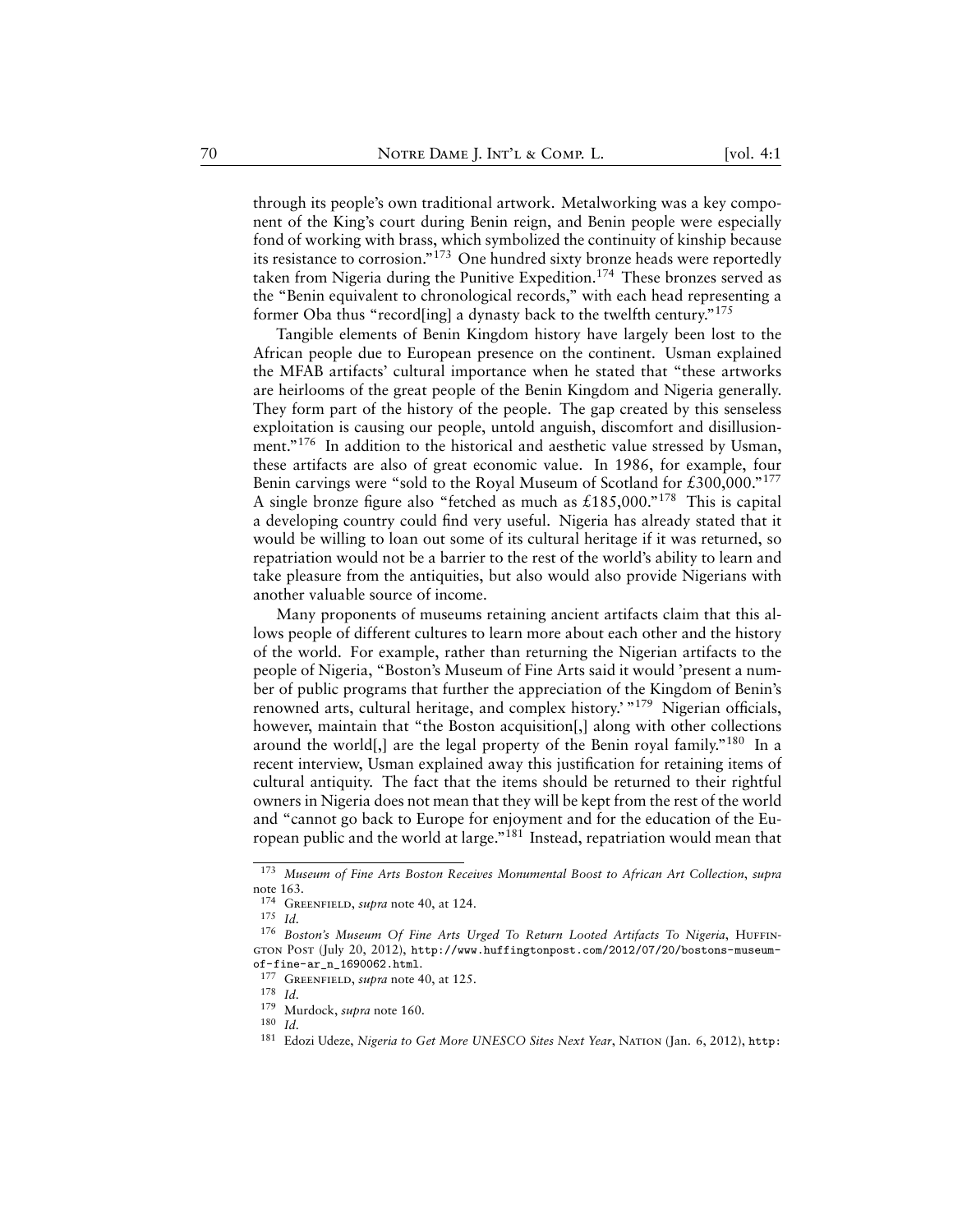[the items will go elsewhere on Nigeria's terms. "\[T\]hey will go legally and be ac](http://thenationonlineng.net/new/arts/nigeria-to-get-more-unesco-sites-next-year/)[knowledged as the property of Nigeria, with the confirmation of Nigeria which](http://thenationonlineng.net/new/arts/nigeria-to-get-more-unesco-sites-next-year/) [will form part of the presentation."](http://thenationonlineng.net/new/arts/nigeria-to-get-more-unesco-sites-next-year/)<sup>182</sup>

[The Museum of Fine Arts Boston still refuses to consider Nigeria's repatri](http://thenationonlineng.net/new/arts/nigeria-to-get-more-unesco-sites-next-year/)[ation requests, however, and it has justified this refusal by stating that the do](http://thenationonlineng.net/new/arts/nigeria-to-get-more-unesco-sites-next-year/)[nation of the Benin Kingdom Artifacts "met all legal standards" because they](http://thenationonlineng.net/new/arts/nigeria-to-get-more-unesco-sites-next-year/) [were donated to the museum by Robert Owen Lehman.](http://thenationonlineng.net/new/arts/nigeria-to-get-more-unesco-sites-next-year/)<sup>183</sup> In fact, there is a [page on their website dedicated to this collection, without mention of any of the](http://thenationonlineng.net/new/arts/nigeria-to-get-more-unesco-sites-next-year/) [controversy currently surrounding the exhibit.](http://thenationonlineng.net/new/arts/nigeria-to-get-more-unesco-sites-next-year/)<sup>184</sup> "Mr. Lehman, a banker and [a great-grandson of a founder of Lehman Brothers, had purchased the Benin](http://thenationonlineng.net/new/arts/nigeria-to-get-more-unesco-sites-next-year/) [sculptures between the 1950s and the 1970s."](http://thenationonlineng.net/new/arts/nigeria-to-get-more-unesco-sites-next-year/)<sup>185</sup> This legal claim to ownership [is similar to that used repeatedly by the British Museum when refusing repatria](http://thenationonlineng.net/new/arts/nigeria-to-get-more-unesco-sites-next-year/)[tion requests. The British were considered the "legitimate authority" in Nigeria](http://thenationonlineng.net/new/arts/nigeria-to-get-more-unesco-sites-next-year/) during the time of Colonialism.<sup>186</sup> [Therefore, it has been claimed that many of](http://thenationonlineng.net/new/arts/nigeria-to-get-more-unesco-sites-next-year/) [these artifacts legally belonged to the British when they were removed from the](http://thenationonlineng.net/new/arts/nigeria-to-get-more-unesco-sites-next-year/) [country. Although there is some merit to this argument as a strictly technical](http://thenationonlineng.net/new/arts/nigeria-to-get-more-unesco-sites-next-year/) [matter, there is great debate as to the legitimacy of British control during colo](http://thenationonlineng.net/new/arts/nigeria-to-get-more-unesco-sites-next-year/)[nial times. This is perhaps most exemplified by the fact that the Benin chiefs](http://thenationonlineng.net/new/arts/nigeria-to-get-more-unesco-sites-next-year/) [only signed a treaty with Britain in 1894 under the threat of war.](http://thenationonlineng.net/new/arts/nigeria-to-get-more-unesco-sites-next-year/)<sup>187</sup> It is a prin[ciple of international law that an international contract signed under coercion](http://thenationonlineng.net/new/arts/nigeria-to-get-more-unesco-sites-next-year/) [or threat of force is not valid. Therefore, under this principle, Britain was not](http://thenationonlineng.net/new/arts/nigeria-to-get-more-unesco-sites-next-year/) [the legitimate ruler of the Benin people, and their artifacts did not belong to the](http://thenationonlineng.net/new/arts/nigeria-to-get-more-unesco-sites-next-year/) [Crown.](http://thenationonlineng.net/new/arts/nigeria-to-get-more-unesco-sites-next-year/)

[Operating under the assumption that the Benin Kingdom cultural heritage](http://thenationonlineng.net/new/arts/nigeria-to-get-more-unesco-sites-next-year/) [belonged to the people of Benin and the modern state of Nigeria by association, it](http://thenationonlineng.net/new/arts/nigeria-to-get-more-unesco-sites-next-year/) [is plain to see that international law dictates that these items be returned to their](http://thenationonlineng.net/new/arts/nigeria-to-get-more-unesco-sites-next-year/) [rightful home. The Benin Kingdom artifacts fall squarely within the definition](http://thenationonlineng.net/new/arts/nigeria-to-get-more-unesco-sites-next-year/) [of cultural property of the 1970 UNESCO Convention because they are well](http://thenationonlineng.net/new/arts/nigeria-to-get-more-unesco-sites-next-year/) [beyond one hundred years old, and are culturally significant to the Nigerian](http://thenationonlineng.net/new/arts/nigeria-to-get-more-unesco-sites-next-year/) people, as explained above.<sup>188</sup> [Therefore, the United States, as a party to the](http://thenationonlineng.net/new/arts/nigeria-to-get-more-unesco-sites-next-year/) [UNESCO Convention, is duty bound to provide a forum for Nigeria to have its](http://thenationonlineng.net/new/arts/nigeria-to-get-more-unesco-sites-next-year/) [claim heard, and to see that international law is upheld.](http://thenationonlineng.net/new/arts/nigeria-to-get-more-unesco-sites-next-year/)

[In performing its duty to the preservation of cultural heritage, past precedent](http://thenationonlineng.net/new/arts/nigeria-to-get-more-unesco-sites-next-year/) [also shows that the United States should find for Nigeria and compel MFAB to](http://thenationonlineng.net/new/arts/nigeria-to-get-more-unesco-sites-next-year/) [return the Benin Kingdom artifacts to their rightful home. Applying the dis](http://thenationonlineng.net/new/arts/nigeria-to-get-more-unesco-sites-next-year/)covery rule from the *Autocephalous* [case, Nigeria has not exceeded its statute](http://thenationonlineng.net/new/arts/nigeria-to-get-more-unesco-sites-next-year/) [of limitations to bring a claim. Although the items have been missing since the](http://thenationonlineng.net/new/arts/nigeria-to-get-more-unesco-sites-next-year/)

[<sup>//</sup>thenationonlineng.net/new/arts/nigeria-to-get-more-unesco-sites-next-year/](http://thenationonlineng.net/new/arts/nigeria-to-get-more-unesco-sites-next-year/). <sup>182</sup> *Id.*

<sup>183</sup> Okeke, *supra* note 167.

<sup>184</sup> *Robert Owen Lehman Collection*, *supra* note 168.

<sup>185</sup> Carol Vogel, *ARTSBEAT; Nigeria Seeks Return Of Bronzes and Ivories*, N.Y. Times (July 24, 2012), [http://query.nytimes.com/gst/fullpage.html?res=](http://query.nytimes.com/gst/fullpage.html?res=9C04E2DC1E3EF937A15754C0A9649D8B63) [9C04E2DC1E3EF937A15754C0A9649D8B63](http://query.nytimes.com/gst/fullpage.html?res=9C04E2DC1E3EF937A15754C0A9649D8B63).

<sup>186</sup> Greenfield, *supra* note 40, at 125.

<sup>187</sup> *Id.*

<sup>188</sup> O'Keefe, *supra* note 19, at 22–23; Greenfield, *supra* note 40, at 224.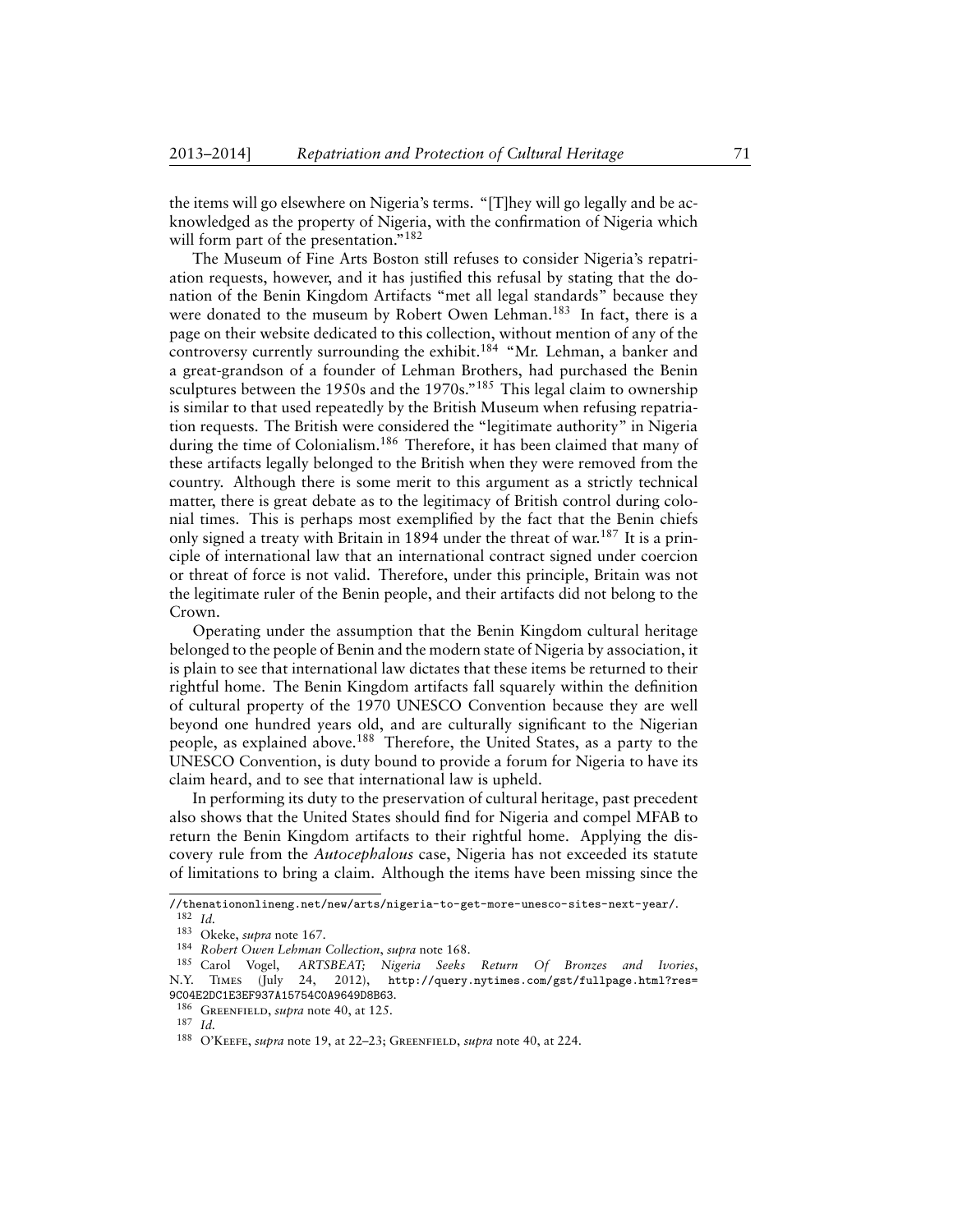nineteenth century, Nigeria was not capable of making a claim for their return until it knew of their location.<sup>189</sup> Nigeria demanded the immediate return of the artifacts as soon as it learned that they had been donated to MFAB, and its claim is therefore not precluded by the statute of limitations under the discovery rule. In addition, there is no issue of original ownership of the Benin Kingdom antiquities because, as has already been discussed, they were the rightful property of the Benin Kingdom, which was located within modern Nigeria. They were looted during armed conflict and, as such, must be considered to have been illegally obtained. Ownership has thus been proved under the standards of *Peru v. Johnson*. Lastly, Nigeria's law prohibiting the illegal trade of Nigerian antiquities went into effect decades before the MFAB acquired its current collection, and the museum therefore had knowledge of the shadow of illegality which had been cast over most privately traded Nigerian cultural heritage. As home to approximately one quarter of the world's museums, the United States has a significant interest in upholding the legality of cultural heritage acquisitions.<sup>190</sup> Therefore, just as the Metropolitan Museum of Art was required to return items that had clearly been stolen from Turkey, so must MFAB return Nigeria's Benin Kingdom cultural heritage.<sup>191</sup>

#### B Mali

Destruction of cultural antiquities is one of the greatest travesties facing cultural heritage today, as the looting of monuments and other historical sites often comes hand in hand with great destruction. As such, much of the "historic and scientific context [surrounding the artifacts] is lost and often lost too are objects in themselves of little monetary value," even if they possess great historic and cultural value.<sup>192</sup> Many objects are destroyed in the process, and those that do survive are often damaged. It is therefore becoming increasingly important to safeguard a country's history for future generations through the protection of cultural heritage.

One of the states currently with the most need for protection of its cultural antiquities is Mali. The state of Mali contains some of "the best-known archaeological sites in sub-Saharan Africa."<sup>193</sup> Cultural property is particularly at risk in Mali, however, because the state "has been in turmoil since early 2012, when

<sup>189</sup> Autocephalous Greek-Orthodox Church of Cyprus v. Goldberg and Feldman Fine Arts, Inc., 917 F.2d 278, 280 (7th Cir. 1990).

<sup>190</sup> Greenfield, *supra* note 40, at 154.

 $191$  Since the date originally set for publication of this article, MFAB has returned eight artifacts to Nigeria that it acquired in 2013. The Lehman artifacts, however remain in Boston. Geoff Edgers, *Museum of Fine Arts Returns 8 Artifacts to Nigeria*, Boston Globe (June 26, 2014), [http://www.bostonglobe.com/lifestyle/style/2014/06/26/museum-fine-arts](http://www.bostonglobe.com/lifestyle/style/2014/06/26/museum-fine-arts-returns-artifacts-nigeria/z2RenPtuhh9qyPoSi05fRO/story.html)[returns-artifacts-nigeria/z2RenPtuhh9qyPoSi05fRO/story.html](http://www.bostonglobe.com/lifestyle/style/2014/06/26/museum-fine-arts-returns-artifacts-nigeria/z2RenPtuhh9qyPoSi05fRO/story.html).

<sup>192</sup> O'Keefe, *supra* note 40, at 154.

<sup>193</sup> Holland Cotter, *Imperiled Legacy for African Art*, N.Y. Times (Aug. 2, 2012), [http://www.nytimes.com/2012/08/05/arts/design/african-art-is-under-threat-in-](http://www.nytimes.com/2012/08/05/arts/design/african-art-is-under-threat-in-djenne-djenno.html)

[djenne-djenno.html](http://www.nytimes.com/2012/08/05/arts/design/african-art-is-under-threat-in-djenne-djenno.html). In Djenne-Djenno, for example, centuries old artifacts can be seen protruding from the ground throughout the area, exhibiting the richness of the history of the Malian culture.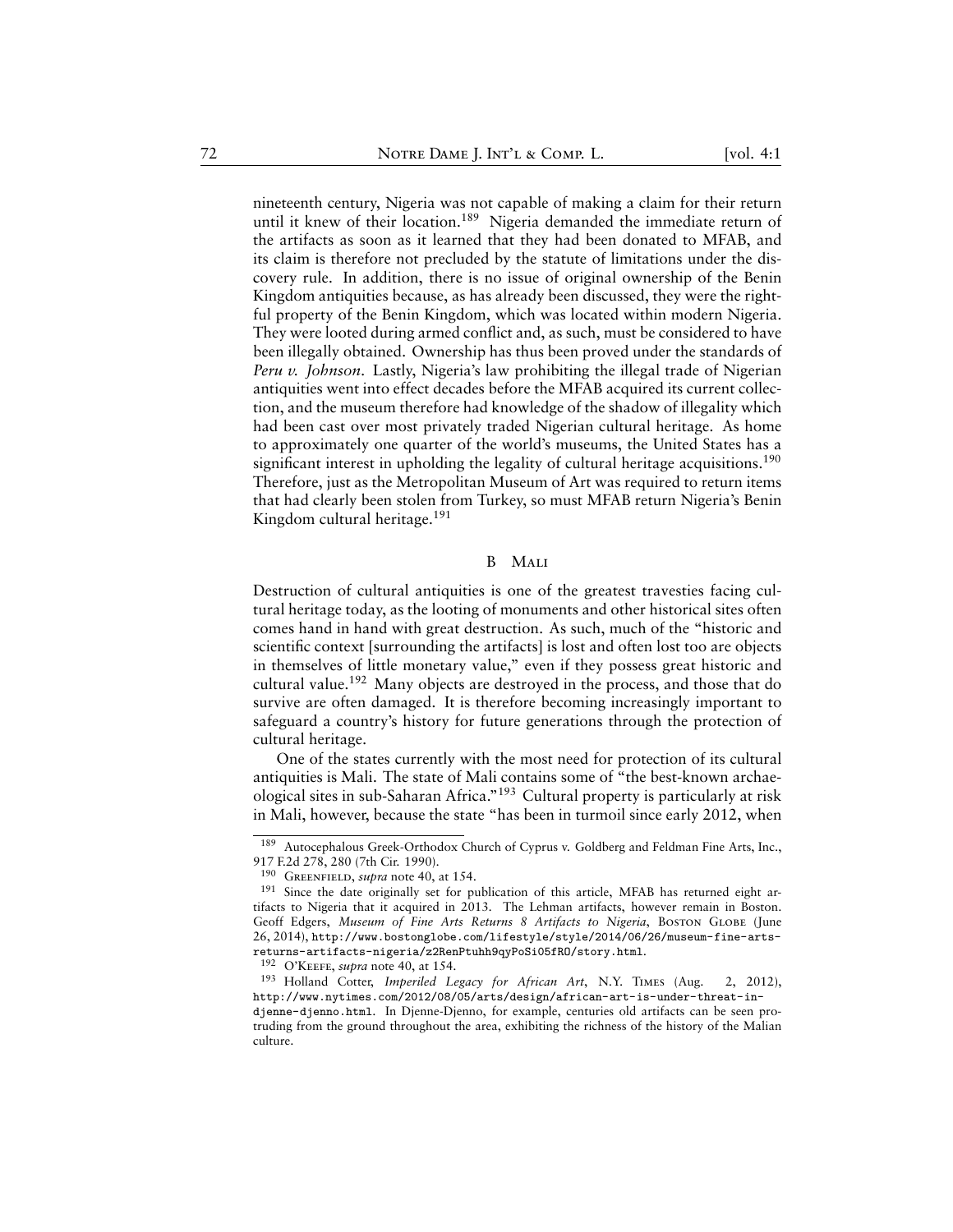the government's tepid response to the Tuareg uprising prompted junior army officers to topple the government."<sup>194</sup> This coup allowed Tuareg and Islamist militant groups to gain control over half of the country.<sup>195</sup> As of January 24, 2013, there were at least six groups fighting for control of northern Mali.<sup>196</sup>

One major concern surrounding Malian cultural heritage is that of "iconoclasm." "Iconoclasm is the destruction of icons due to the belief that the images are imbued with an unacceptable symbolic significance . . . [and] annihilating the image is a way of destroying the message."<sup>197</sup> "Islamist groups, affiliated with Al Qaeda, have singled out Sufism, a moderate, mystical form of Islam widespread in Mali, for attack" under just such an iconoclastic ideology.<sup>198</sup>

Timbuktu, which "was founded around the fifth century and grew into an Islamic and academic hub in the 15th century," is especially vulnerable to attack on iconoclastic grounds due to its "Koranic schools and manuscript libraries."<sup>199</sup> The destruction of Malian heritage has already begun in Timbuktu as militant Tuareg and Islamist groups have started "leveling the tombs of Sufi saints, objects of popular devotion."<sup>200</sup> Perhaps even more concerning is the threat to the "many thousands of manuscripts, including handwritten documents in Arabic and African languages dating back to the 10th century, . . . [which] are housed in Timbuktu's libraries."<sup>201</sup> These manuscripts "constitute one of the continent's great historical treasures," and it is likely that the militant Tuareg and Islamist groups will seek to destroy all manuscripts that do not comport with their religious or philosophical beliefs.<sup>202</sup> If the information contained within these documents is destroyed, the Malian people will lose an integral part of what has created their cultural identity, and may not be able to unite as a society once the fighting has been resolved.<sup>203</sup>

Fear over the destruction of Mali World Heritage properties has prompted responses by international organizations. UNESCO, for example, recently stated that:

<sup>194</sup> Lydia Polgreen, *Faction Splits from Islamist Group in Northern Mali*, N.Y. Times (Jan. 24, 2013), [http://www.nytimes.com/2013/01/25/world/africa/faction-splits](http://www.nytimes.com/2013/01/25/world/africa/faction-splits-from-islamist-group-in-northern-mali.html)[from-islamist-group-in-northern-mali.html](http://www.nytimes.com/2013/01/25/world/africa/faction-splits-from-islamist-group-in-northern-mali.html).

<sup>195</sup> *Id.*

<sup>196</sup> *Id.* Since the date originally set for publication of this article, French forces have started to withdraw from Mali, and the violence has continued. *See Mali: War & Peace in Northern Mali*, AllAfrica.com (Aug. 7, 2014), <http://allafrica.com/stories/201408080389.html>.

<sup>197</sup> Wangkeo, *supra* note 4, at 192.

<sup>198</sup> Cotter, *supra* note 193.

<sup>199</sup> *Id.*; Ricci Shryock, *Timbuktu's Cultural Artifacts at Risk as Mali Crisis Grows*, Voice of America (Apr. 3, 2012), [http://www.voanews.com/content/timbuktus-cultural](http://www.voanews.com/content/timbuktus-cultural-artifacts-at-risk-as-mali-crisis-grows-146165505/180665.html)[artifacts-at-risk-as-mali-crisis-grows-146165505/180665.html](http://www.voanews.com/content/timbuktus-cultural-artifacts-at-risk-as-mali-crisis-grows-146165505/180665.html).

<sup>200</sup> Cotter, *supra* note 193.

<sup>201</sup> *Id.*

 $\frac{202}{203}$  *Id.* 

<sup>203</sup> Although Timbuktu was liberated in early 2013, the area is still very unstable. Sixteen mausoleums have been totally destroyed and at least 4,000 manuscripts damaged. However, over 95% of Timbuktu's manuscripts were smuggled out of the city during its 10 month occupation. Charlie English, *The Book Rustlers of Timbuktu: how Mali's ancient manuscripts were saved*, Guardian (May 23, 2014), [http://www.theguardian.com/world/2014/may/23/book](http://www.theguardian.com/world/2014/may/23/book-rustlers-timbuktu-mali-ancient-manuscripts-saved)[rustlers-timbuktu-mali-ancient-manuscripts-saved](http://www.theguardian.com/world/2014/may/23/book-rustlers-timbuktu-mali-ancient-manuscripts-saved).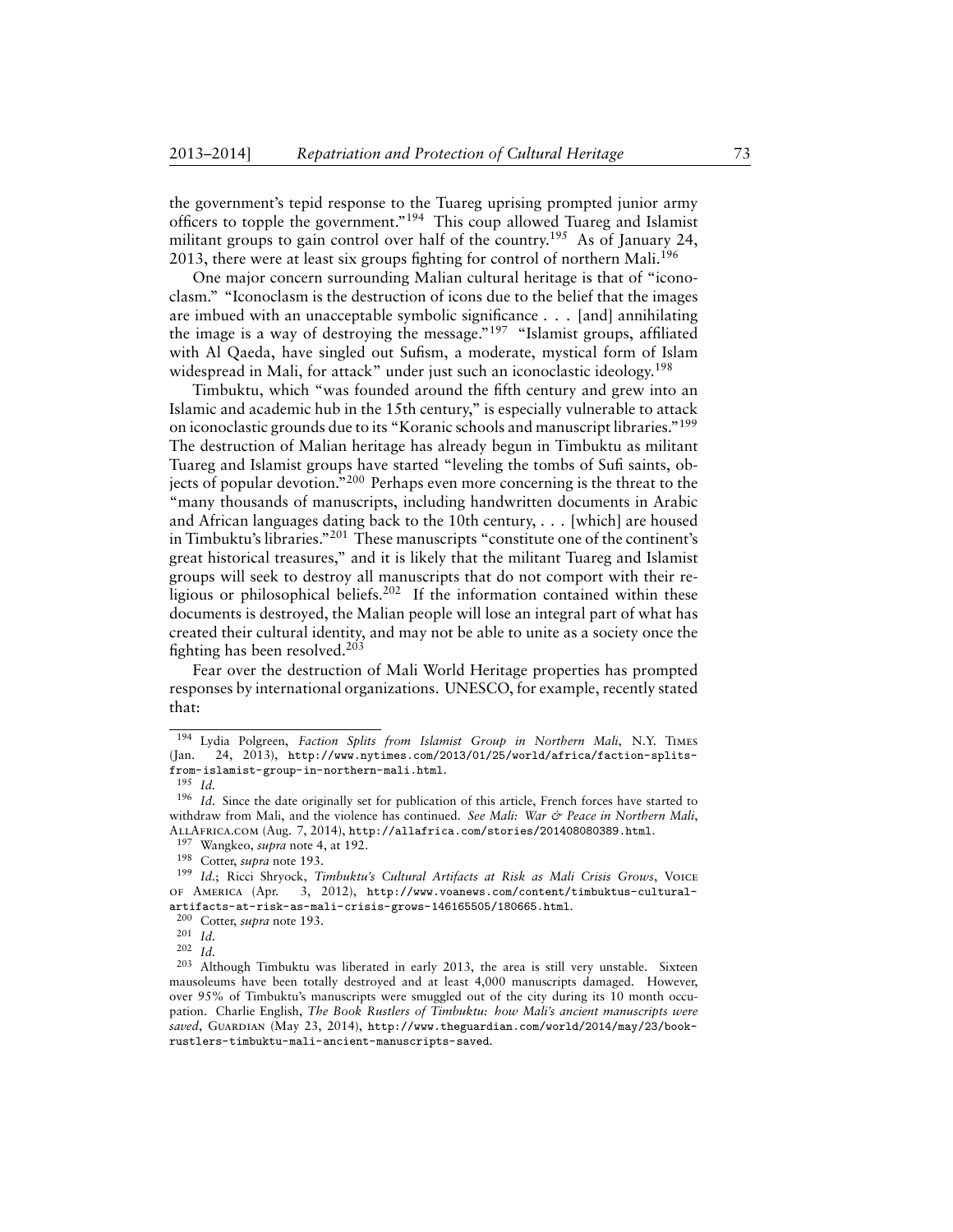On 4 May 2012, the Cheick Sidi Mahmoud Tomb of Timbuktu, one of the 16 tombs comprising the property inscribed on the World Heritage List, was damaged by the Ansar Dine Group. The door and the windows were torn down, and the white curtain that separates the sepulcher from the place of worship where the faithful pray, was burnt. . . . This degradation of the tomb of this erudite place marks the worsening of threats to World Heritage in Timbuktu.<sup>204</sup>

In addition to these findings, it was also discovered that:

On 10 April 2012, the former premises of the Ahmed Baba Institute of Higher Learning and Islamic Research (IHERI-AB) that constitutes the biggest centre for manuscripts of West Africa, created in 1974 with UNESCO support, were damaged as well as other cultural institutes in Timbuktu by the Ansar Dine group. The IHERI-AB possesses a valuable collection of nearly 30,000 documents with many dating back to the Golden Age of Timbuktu, the cultural crossroads and centre of learning.<sup>205</sup>

The dire nature of these threats to Malian cultural heritage ultimately prompted UNESCO to proclaim that:

This situation is a cause for concern on the part of UNESCO and the international community, all the more so as it exposes the manuscripts to illicit traffic and even destruction that may occur during their transfer, as many of them are originals of great commercial value and also in a fragile and bad state of conservation.<sup>206</sup>

Because the Timbuktu Cultural Mission, "the decentralized service of the State responsible for the management of the World Heritage property," is not currently functioning due to the political upheaval, the World Heritage Center and Advisory Bodies of UNESCO made the decision to inscribe these Malian properties on the List of World Heritage in Danger for 2012.<sup>207</sup>

The international community has a duty to act to stop the destruction of Malian antiquities.<sup>208</sup> If nothing is done soon the world will be witness to another Bamiyan Buddhas situation in which one political faction destroys irreplaceable cultural heritage. State parties to the 1954 Hague Convention, for example, must fulfill their obligations to do all within their power to "prevent the exportation of cultural property from an occupied territory in time of war."209

<sup>204</sup> UNESCO World Heritage Comm. Meeting, 36th Sess., June 24—July 6, 2012, WHC-12/36.COM/7B.Add 214 (June 1, 2012) [hereinafter World Heritage Committee Meeting].

<sup>205</sup> *Id.*

<sup>206</sup> *Id.*

<sup>207</sup> *Id.* at 216.

<sup>208</sup> Since the date this note was originally scheduled for publication, France did step in and help take Timbuktu back from the rebels. Although thousands of manuscripts were saved, thousands were also destroyed as France continues to withdraw from the country and the violence continues to escalate. The international community must remain vigilant. *See Mali: War & Peace in Northern Mali*, *supra* note 196.

<sup>209</sup> Greenfield, *supra* note 40, at 224.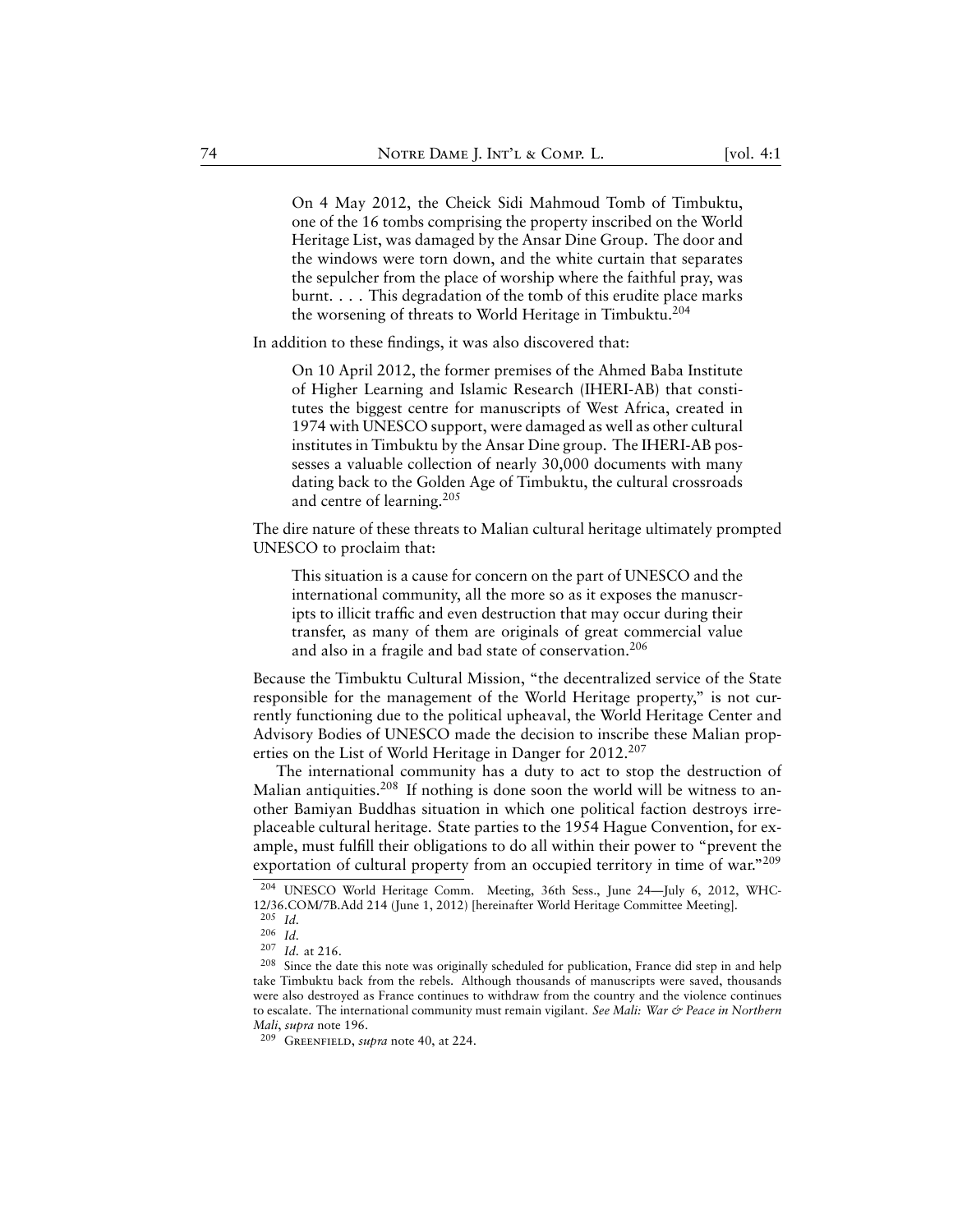Mali is just such an occupied territory, and state parties must therefore do all that they can to protect its cultural heritage. The United States has already taken steps in this direction by banning the import of unauthorized Malian antiquities. $210$ 

One issue facing any attempt to stop or prevent the destruction of cultural heritage is that this is an entirely internal struggle and the fighting has not yet crossed international borders.<sup>211</sup> This raises the question: "Do local populations have the right to destroy local sites, even if the international community has deemed them valuable to world heritage?"<sup>212</sup> Under the 1954 Hague Convention, the answer is clearly no. "[A] State party to the [1954 Hague] Convention must respect cultural property in its own territory . . . and must refrain from directing any act of hostilities against it."<sup>213</sup> Mali is a state signatory to this Convention, and the groups struggling for control of the north of the country therefore have a duty to uphold its precepts. $2^{14}$ 

Lastly, state parties to the 1995 UNIDROIT Convention also have a duty to preserve Malian cultural heritage in its natural setting. As explained above, tombs and manuscripts are under a constant threat of destruction in Timbuktu, and it is this type of cultural heritage the protection and repatriation of which is explicitly provided for in the UNIDROIT Convention.<sup>215</sup> The forty-four state parties and signatories to this Convention thus have a duty to intervene in the Malian struggle for the protection of Malian cultural heritage.<sup>216</sup>

#### VI CONCLUSION

The preservation of a state's history and culture through its antiquities is under constant attack. This is perhaps nowhere more evident than in the context of Africa, the states of which have turned to cultural heritage as a unifying force in their newfound independence. Many items of cultural heritage have been looted from their proper homes and are being traded illicitly around the globe. Belgium, for example, is a "major transit site for African cultural heritage."<sup>217</sup> Unfortunately, for many countries, the struggle over antiquities does not end with discovery of their location. Questions of ownership and legal acquisition continue to plague the repatriation debate, making it difficult for young nations with little funds and even less international influence to retain their stolen cultural property.

Hope has begun to bloom for developing nations such as Nigeria and Mali, however, as the last fifty to sixty years have shown a decided shift in international law in favor of returning antiquities to their rightful homes. Conventions

<sup>210</sup> Cotter, *supra* note 193.

<sup>211</sup> Shryock, *supra* note 199.

<sup>212</sup> *Id.*

<sup>213</sup> Prott, *Protecting Cultural Heritage in Conflict*, *supra* note 43, at 25.

Hague Convention, supra note 40.

<sup>215</sup> O'Keefe, *supra* note 19, at 24.

<sup>216</sup> UNIDROIT Convention, *supra* note 75.

<sup>217</sup> Forrest, *supra* note 2, at 604–05.